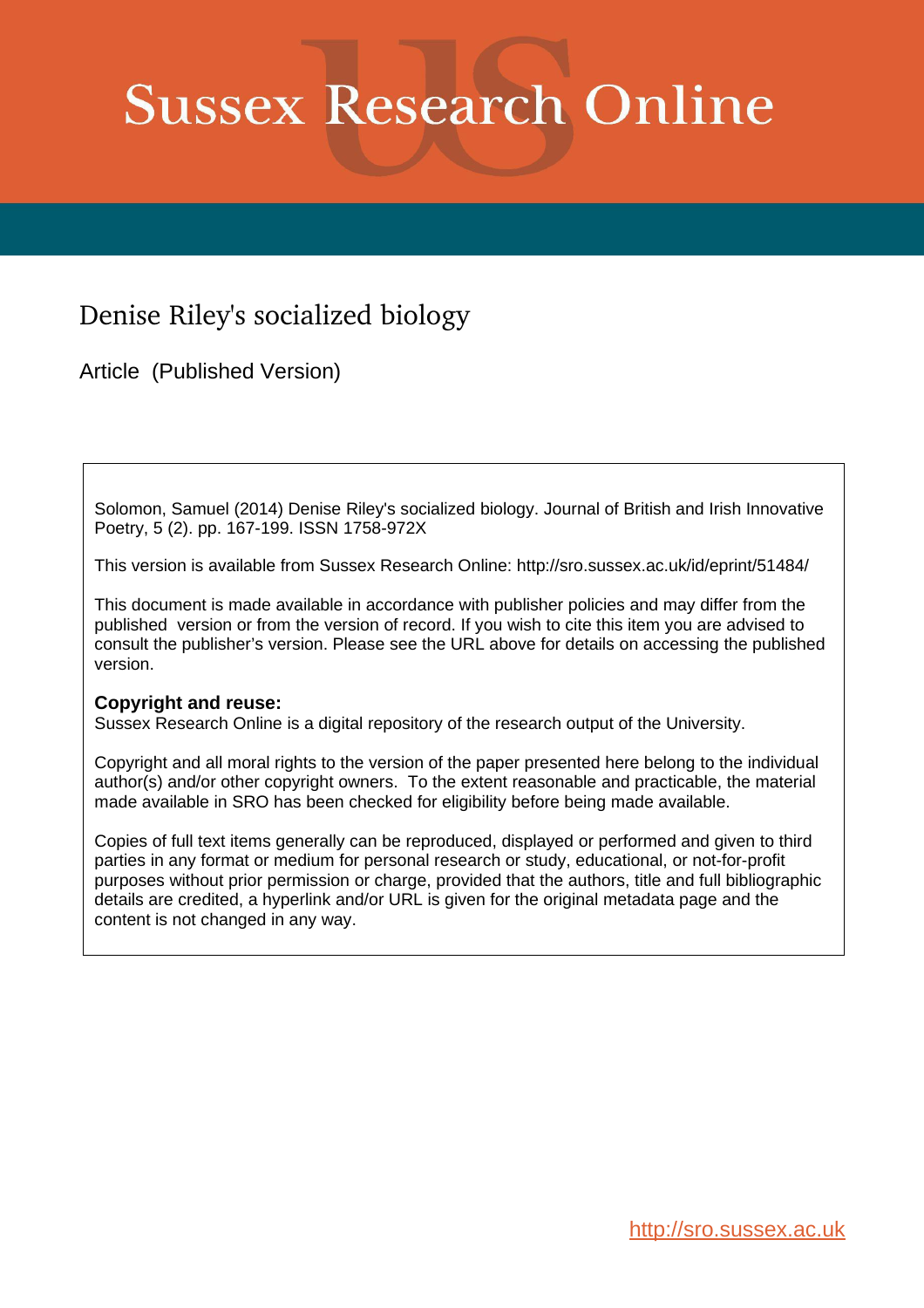

ARTICLE Volume 5, Number 2

## Denise Riley's Socialized Biology

SAMUEL SOLOMON University of Sussex, UK

#### ABSTRACT

This article surveys the work of Denise Riley (b. 1948) from roughly 1975-1985, reading her prose and poetry alongside each other. The aim is twofold: first, to provide an adequate account of the interconnections between Riley's prose, poetry, and political work, which has not been done adequately to date; second, to situate this portrait in terms of the social stakes of literary, anti-capitalist, and feminist politics and pedagogies. Read together, her early prose and poetry trace what she calls a 'socialized biology' at the heart of poetic and political language. Riley's work provides strategies for interrupting the traditional view of poetry as pre-political moral training.

KEYWORDS feminism • lyric • Marxism • motherhood • socialist • reproduction

This article surveys the work of Denise Riley (b. 1948) from roughly 1975–1985, paying close attention to the formal textures of her prose and poetry alongside the political and personal contexts that occasioned these writings and the ways in which Riley intervened in them. Work on Denise Riley as a poet, even a 'feminist' poet, has tended to miss the actual texture of her critical writings in their political moorings, and work on Riley as a feminist theorist has tended simply to note her status as a 'poet' to explain away the peculiarities of her prose. But her prose is not generically 'poetic' – it is tirelessly discursive in a manner that crosses with lyric, well beyond any vague notion of what 'poetic language' might sound like, in its investigation and deployment of aphorisms and slogans and in its serious play with personal pronouns. The poetry and prose seem to stem from the same set of questions and concerns, even as they each take different kinds of responsibilities and linguistic approaches to them.1 In this article, I undertake a reading of the lyric work with the critical work, opening up each part of the oeuvre to a depth that work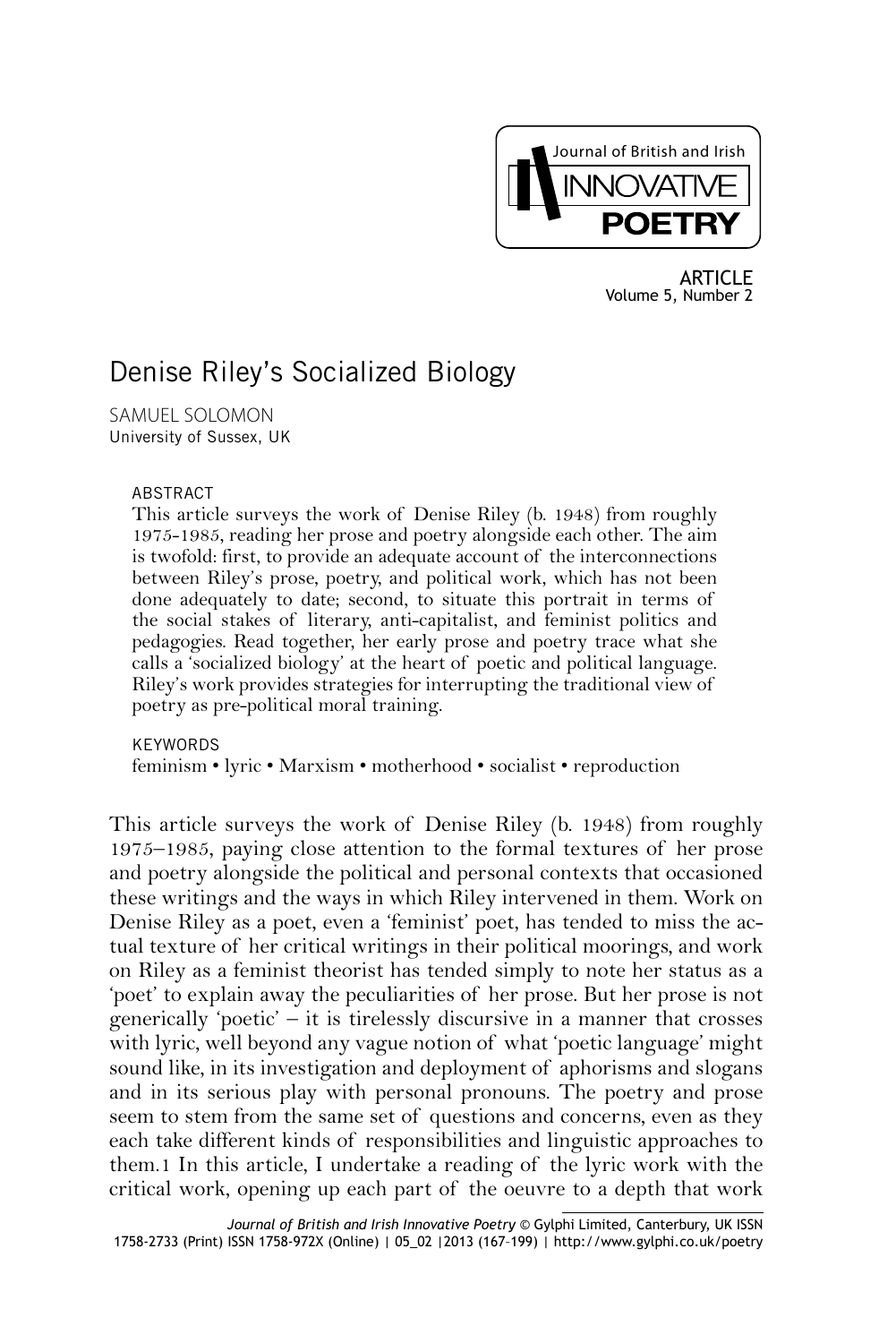on Riley in feminist and literary studies has generally neglected. Read together, I argue, her early prose and poetry trace what she calls a 'socialized biology' at the heart of poetic and political language.

My aim is twofold: first, I want to provide an adequate account of the interconnections between Riley's prose, poetry, and political work, which I do not believe has been done adequately to date. Second, I seek to situate this portrait in terms of the social stakes of literary, anti-capitalist, and feminist politics and pedagogies. Riley's work provides strategies for interrupting the traditional view of poetry as pre-political moral training. The result, I argue, is the effective disruption of the prevalent idea that some literary 'morality' connects culture to politics – precisely because Riley's two modes of writing from this period are, once brought together, so difficult to separate.

#### 'The Force of Circumstance'

In her 1983 *War in the Nursery: Theories of the Child and Mother*, Riley sought to understand how developmental psychology, psychoanalysis, state social policies, wartime economics, employers' production needs, and feminist and socialist organizing intersected around the rapid rise and fall of municipal nurseries in and after the Second World War in Britain. Riley's interest in this question sprang, in large part, from her own experiences as a single mother with broadly socialist commitments active in the women's movement in the 1970s and 1980s. The problem that animated Riley's work can be stated in a relatively straightforward way even as its implications open into a web of conceptual and affective tangles: how to articulate the needs of single working mothers under late capitalism, without re-entrenching the ideology of motherhood as a fixed role separate from the gender-neutral 'worker' or 'citizen.' Riley's concluding remarks may sound somewhat simple: 'My conviction is that ... there can be no version of "motherhood" *as such* which can be deployed to construct a radical politics' (Riley, 1983: 196). But what gets her to this point is a rather tremendous heap of historical and theoretical material, all in order to understand how various discourses, ideologies, and material circumstances intertwined, in the period in question, to produce the figure of a 'mother' that 'effectively rendered invisible the needs of those working women with children' (Riley, 1983: 7). Riley begins with a chapter on 'Biology, Psychology and Gender in Socialist and Feminist Thinking' in which she points to the need in socialist-feminist praxis to interrogate the categories of the biological and the social:

[T]here is a need, in the often painful gap between the body politic and the individual body, for an idea of a socialised biology. This would speak to problems adumbrated in slogans like 'the right to choose', 'the right to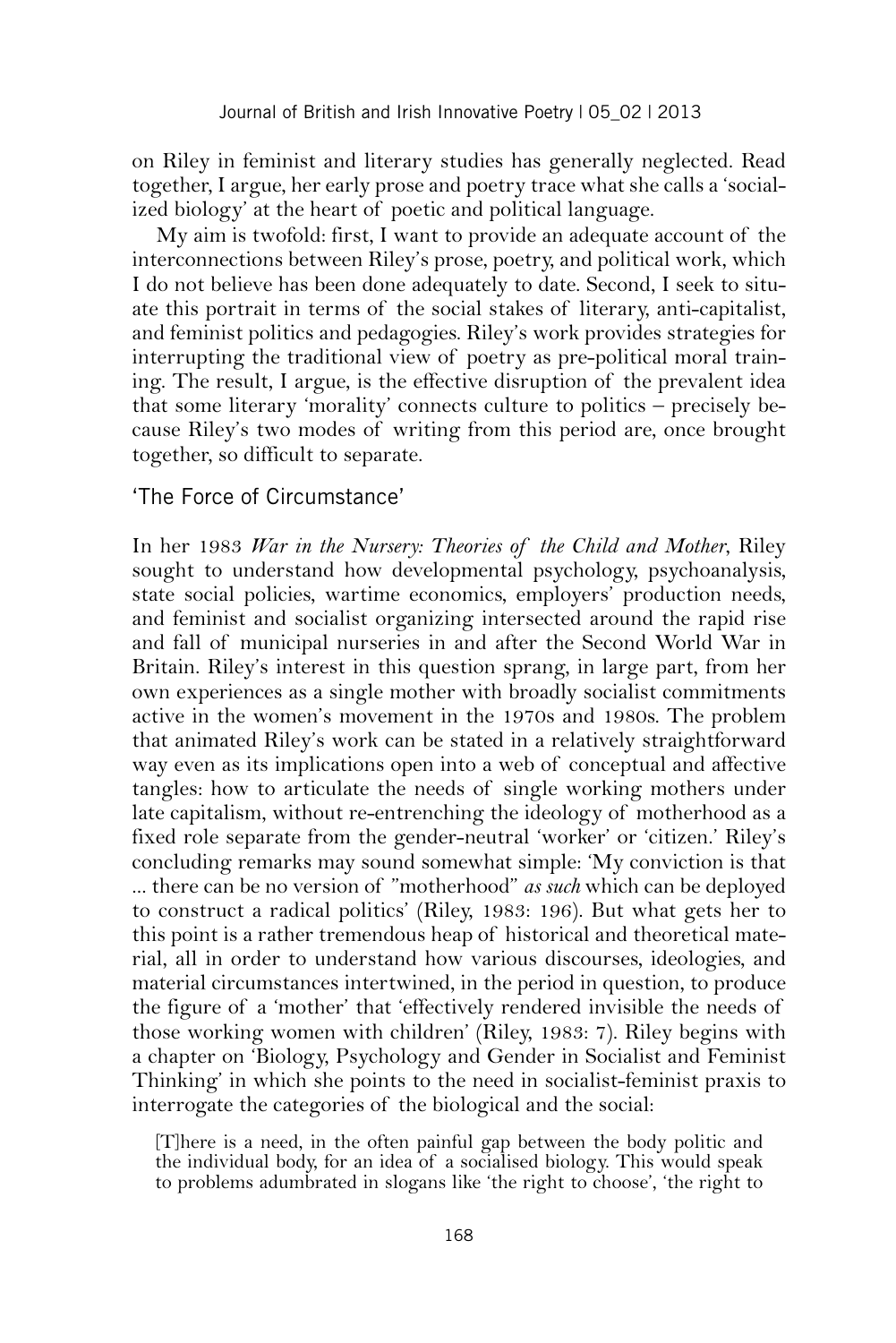#### Solomon | Denise Riley's Socialized Biology

sexual self-determination' 'control of one's own body' — the language of campaigns concerning abortion and contraception, welfare and population policies, or asserting sexual categories. The idea of a socialised biology would also join broader questions about human capacities and wants, growth, illness, ageing; and, instead of holding these at the margins of socialism, would set them at the centre of its ethical nerve. At the same time, I want to illustrate ways in which the history of psychology has in fact worked against this kind of development, sometimes by acting as an inadequate representation of socialised biology. (Riley, 1983: 8-9)

The following chapters of Riley's book do just that, moving through the literature on developmental psychology that depicts the infant as progressing from biological animality to social 'humanity' (Chapter 2), understandings in child psychology of the basic needs of infants (particularly Kleinian theories of infantile aggression — Chapter 3), the 'popularization' of these ideas in Bowlby's theory of 'maternal deprivation' (Chapter 4), how these psychological theories figured in policies on wartime nurseries alongside other ideologies and material factors (Chapter 5), and finally, in Chapter 6, the rise of postwar pronatalism and its relation to various sectors of the state, employers' demands, socialist and feminist politics, and the continually mounting address to an isolated figure of 'the mother.' I will return to some of these points in more detail later.

While *War in the Nursery*, the book version of her PhD thesis in Philosophy from the University of Sussex, is an impersonal academic study, Riley concurrently wrote a number of short prose pieces for feminist and socialist newsletters and journals that supplemented this work and brought into focus the ways in which these questions crossed with her own life. In 'The Force of Circumstance,' published in the socialist-feminist newsletter *Red Rag* in 1975, Riley reflected on the 'conservatizing' effects that being a single mother had on her, even within the context of a leftist feminist movement:

It's struck me that the single mother is effectively voiceless inside the Women's Movement as a whole; that while some good practical work is being done by various one-parent-family pressure groups tangential to the movement, and was done some years back by women in the claimants' unions — cf *The Unsupported Mothers' Handbook* — at the present we aren't talking *as* single mothers on any broad basis. At the moment we fit in around the cracks in everyone's theorising like so much polyfilla. I'm beginning to feel what I can only describe as the profoundly *conservatising* effect of being a single mother now. I sense this conservatising on all fronts at once; housing, geography, time, work, medicine, sexuality, love. (Riley, 1975:  $26$ )<sup>2</sup>

Continuous from this early piece through her later work is her stubborn insistence on the affective dimensions of lived material and ideo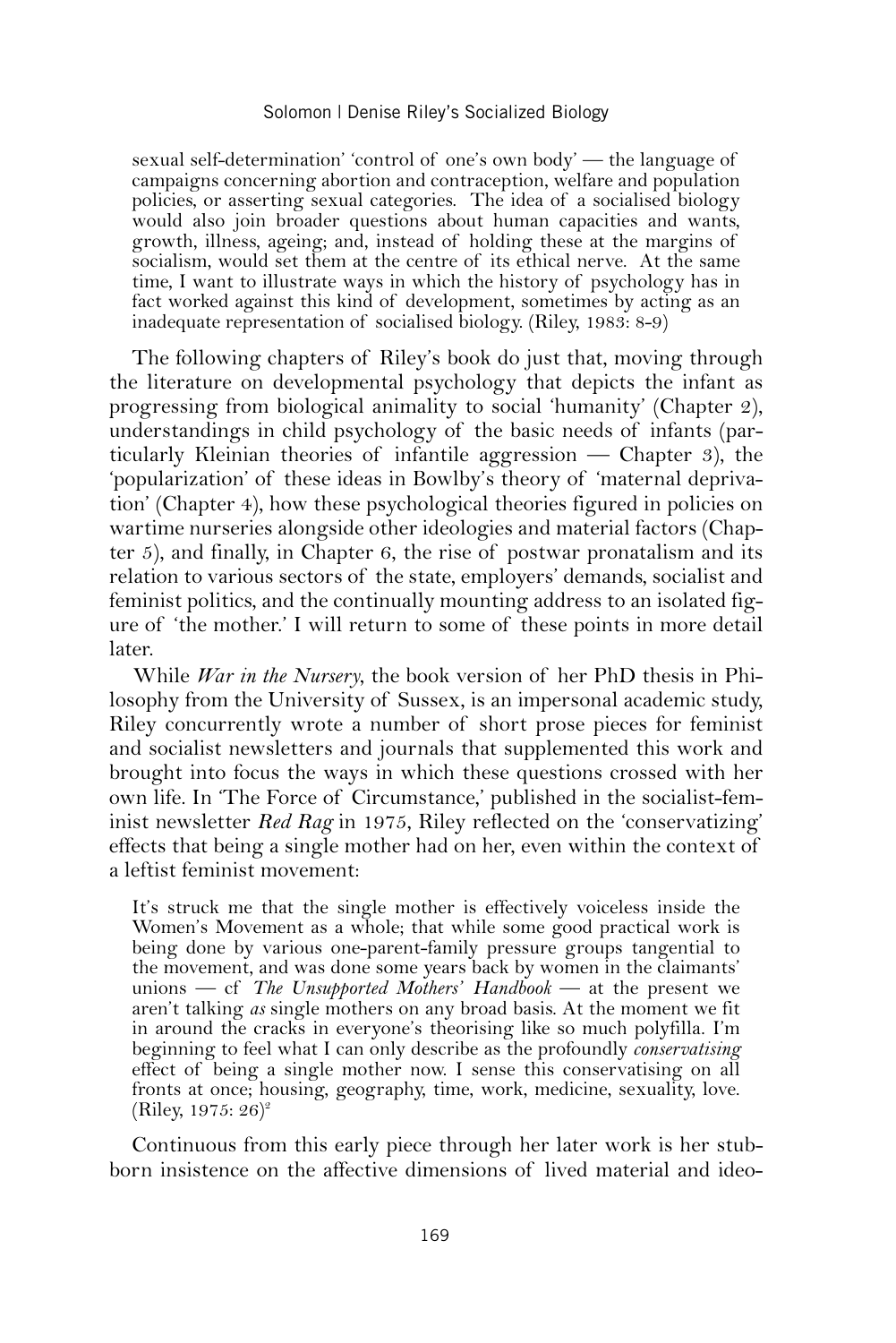logical circumstances, feelings that are not necessarily mitigated by a recognition of their ideological or historical embeddedness. Take 'the housing question,' for instance:

*Everything turns on the housing question* as the most visible uniter ('home') of structures of money and class. It's in respect of housing that my single motherness pushes me back hard into the most overtly conservative position. I'd hoped to live more or less communally with people I cared for and could work with (without pushing the commune ideology too far; mutual support/convenience not necessarily entailing good politics). But I never found/co-made such a group. Lacking one, I couldn't wait; and so I filled in such gaps as turned up in peoples' flats on a need-a-roof-over-myand-child's-head basis, (which many of us do). In the event we have moved seven or eight times in his [her child's] life-time; most of those moves I didn't want, but were forced on us as a result of overcrowding, emotional demands from people in a landlord position which couldn't be met, leases expiring, and so forth. The obvious solution to having a child alone is to live with people; but there are always a majority who can't or so far haven't had the massive good fortune of making it work, who cannot be consoled by the diminishing prospect of true communism. Though we know the utter brutal irrationality of living alone. (Riley, 1975: 26)

In this case, the 'knowledge' that her newfound, 'conservative' desire for private home-ownership and family security is, in part, the result of a lack of socialized material resources that might otherwise be available – or, indeed, fought for – does not lead to any straightforward transformation of this desire. Riley recognizes the appeal of prefigurative, libertarian-socialist communitarian ideals while feeling their inadequacy in the absence of the material circumstances that would make them truly democratic possibilities. We may 'know the utter brutal irrationality of living alone,' but we may still need and even desire it in the absence of other practicable options.

This kind of autobiographical reflection also shows up in Riley's poetry, albeit in a form that is hardly confessional or expressive in the crude sense of transcribing raw lived 'experience.' Consider the following poem, from Riley's 1977 *Marxism for Infants*:

You have a family ? It is impermissible.

There is only myself complete and arched like a rainbow or an old tree with gracious arms descending over the rest of me who is the young children in my shelter who grow up under my leaves and rain In our own shade we embrace each other gravely &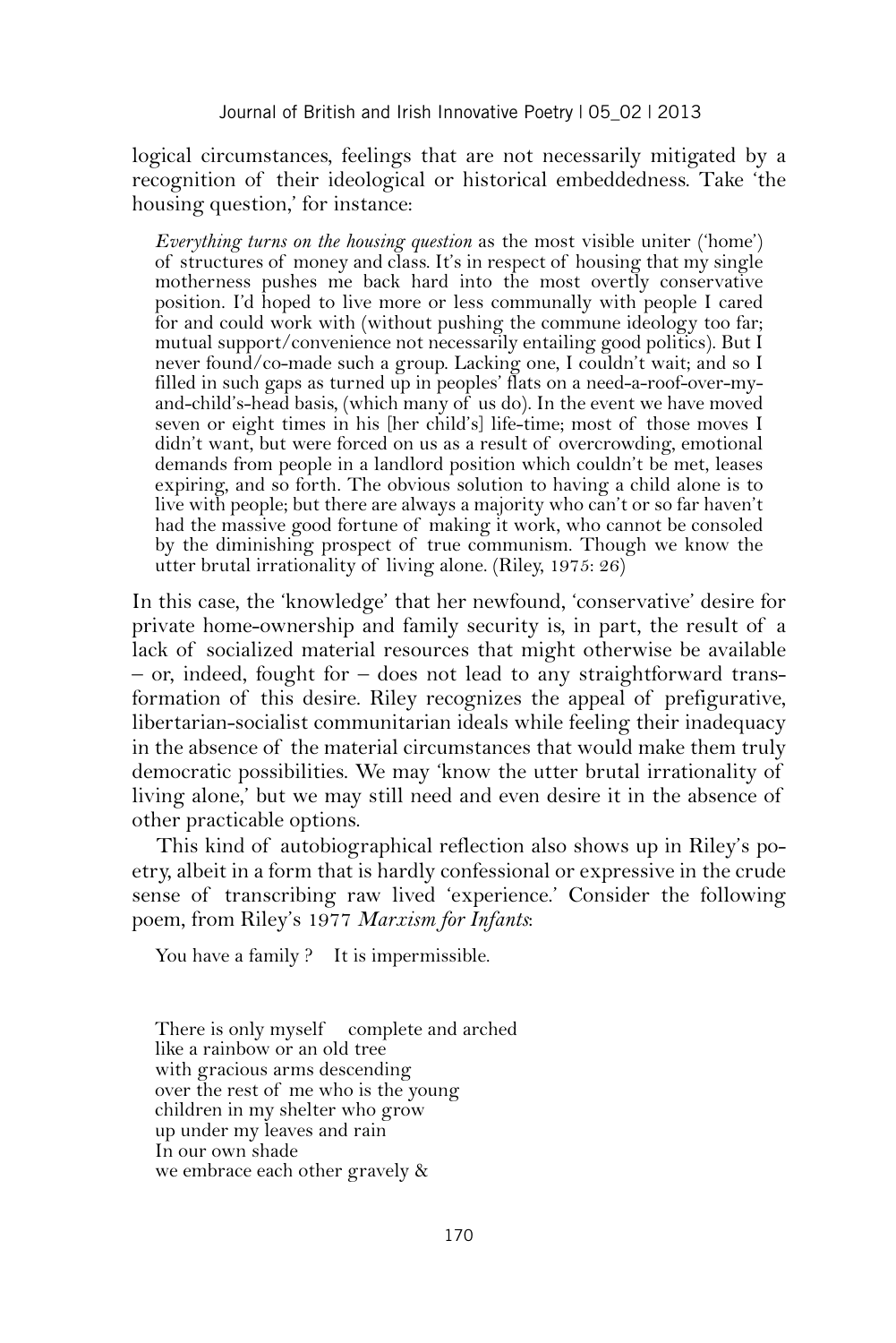look out tenderly upon the world

seeking only contemporaries and speech and light, no father.

#### (Riley, 1977a: 15)

Here the exigencies of 'living alone with children,' as another poem calls it, are worked through in various modes: having a family is impermissible for the single mother, who is not accounted for or celebrated by familialist rhetoric. This rhetoric quickly folds into a more general, if metaphysical question, namely, whether or not anyone ever *has* a family, or whether, rather, 'there is only myself.' But this solipsistic humility and caution, whether socially enforced or individually elected, immediately warps into a set of stock attributes of the individual, 'complete and arched' and then of motherhood 'like a rainbow or an old tree/with gracious arms descending.' And then, in another reversal, the 'complete' I folds over itself, 'over the rest of me' which is, in fact, composed of others: 'who is the young/children in my shelter who grow/up under my leaves and rain.' And so a first-person plural emerges, but not in the form of a celebrated universality; rather, it is the moment of a conservatizing familial-individualism, the notion of a 'haven in a heartless world' that many feminists rightly decried:<sup>3</sup> 'In our own shade/we embrace each other gravely &/look out tenderly upon the world.' This grave embrace speaks to conservatizing forms of familialist attachment in the face of the force of circumstance. Yet the hope for other forms of kinship, based on mutual care and respect, remains in the 'tender' gaze 'out ... upon the world/seeking only contemporaries/and speech and light, no father.' I have read this poem as a sort of laboratory or playground for the concerns brought up by 'The Force of Circumstance' and *War in the Nursery*. But *Marxism for Infants* also opens well beyond the generic borders of political theory and personal narrative, into a series of lyric poems that navigate the difficulty of voicing needs, feelings, or desires through a social language and body that are both individuating and alienating:

postcard; ' I live in silence here a wet winter the baby's well I give her bear's names Ursula Mischa Pola Living alone makes anyone crazy, especially with children'

I live in silence here x is the condition of my silence s/he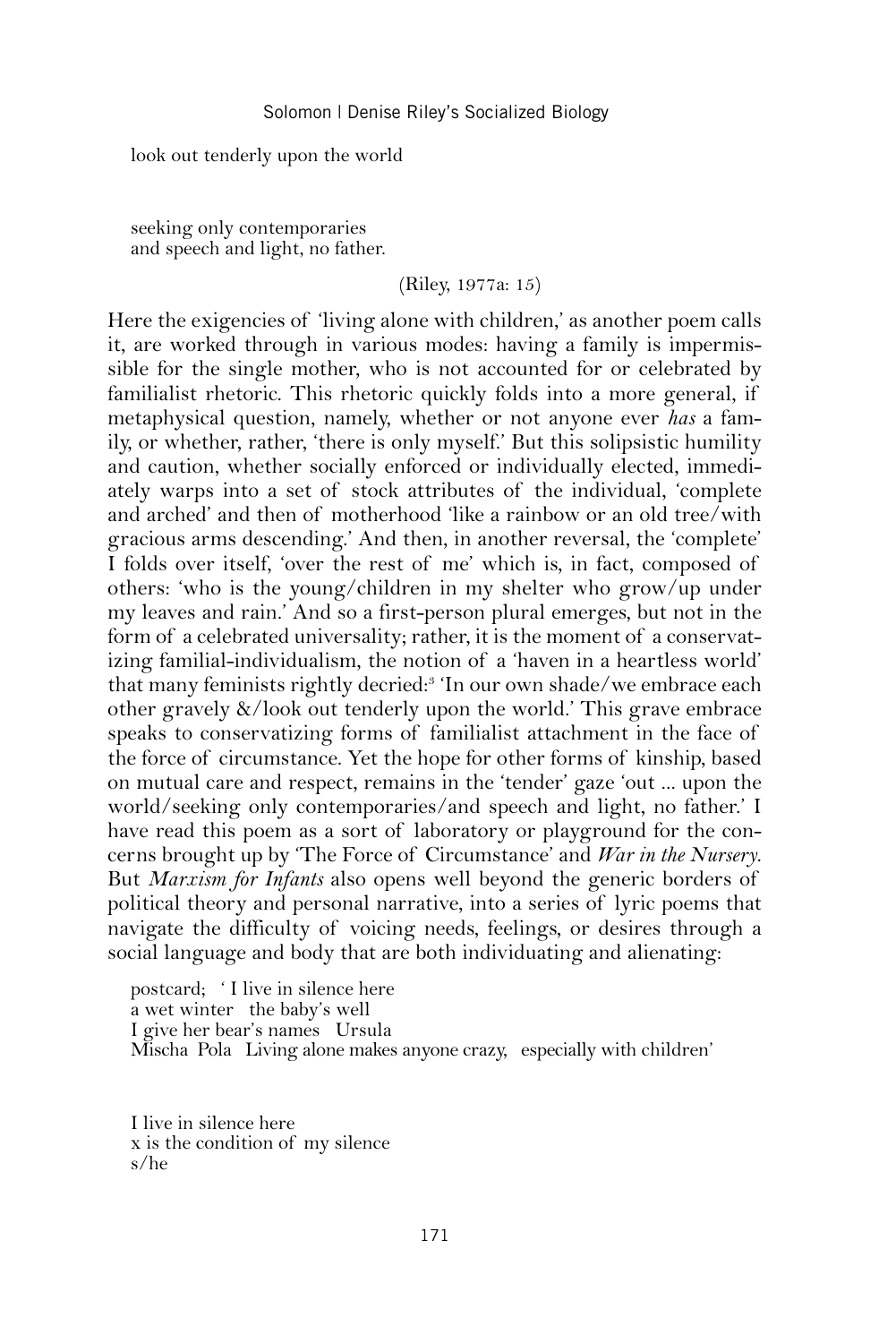the tongue as a swan's neck full and heavy in the mouth

speech as a sexed thing

the speaking limb is stilled

(Riley, 1977a: 6)

The 'I' that writes the 'postcard' is effectively split and doubled, not only in the sense that any 'I' is already both mine and anyone's, but, more specifically, in the sense in which the voice of the 'mother' already speaks for her children; she is already more and less than one. The apparent paradox of 'living alone... with children' rehearses the splitting off of the 'mother' from liberal and social-democratic understandings of citizenship, in which the putative equality of every 'I' effectively erases the relationships of dependence and exploitation that produce the 'freedom' of some at the expense of others (in this case, all those both relegated to *and* excluded from the figural status of 'mother').

Unlike much of the feminist poetry that surrounded her in the Women's Liberation Movement, however, Riley's 'I' does not break through its former silence as some victorious, self-realized entity.<sup>4</sup> Silence is not experienced as an external force of repression but rather as a constitutive factor in the production of language itself: 'I live in silence here/x is the condition of my silence.' The sexed silence in which the 'I' comes to speak is somatized in the form of non-human prosthetics: 'the tongue as a swan's neck/full and heavy in the mouth/speech as a sexed thing.' But this kind of phenomenological investigation is also in tension with socialist-feminist aims, insofar as such conspicuously sexed somatization can, in the absence of Riley's 'socialized biology,' also elide the sociality of speech, making speech appear as a matter of personal hygiene or selfcare, as solely one's own responsibility, however constitutively exterior the 'self' may be. The poem shows how this embedded practice of individualizing sociality, by somatizing speech, can help to account for the loneliness of living with children in the celebrated intersubjectivity of motherhood. This poem, then, effectively illustrates the insufficiency of an intersubjecive ethics of social-sexual differentiation or of personal relationships more generally. The mother is at once a single entity asked to speak for herself *and* the container for an intersubjectivity that is her only allowable sociality: the *preparation* of the infant for social life. The poem protests that sovereign expressions of feeling in the confessional or consciousness-raising mode may only articulate needs that are already recognizable as the province of the imaginary figure of 'the mother.' In which case, lyric poetry seems like a curious place to turn in order to ex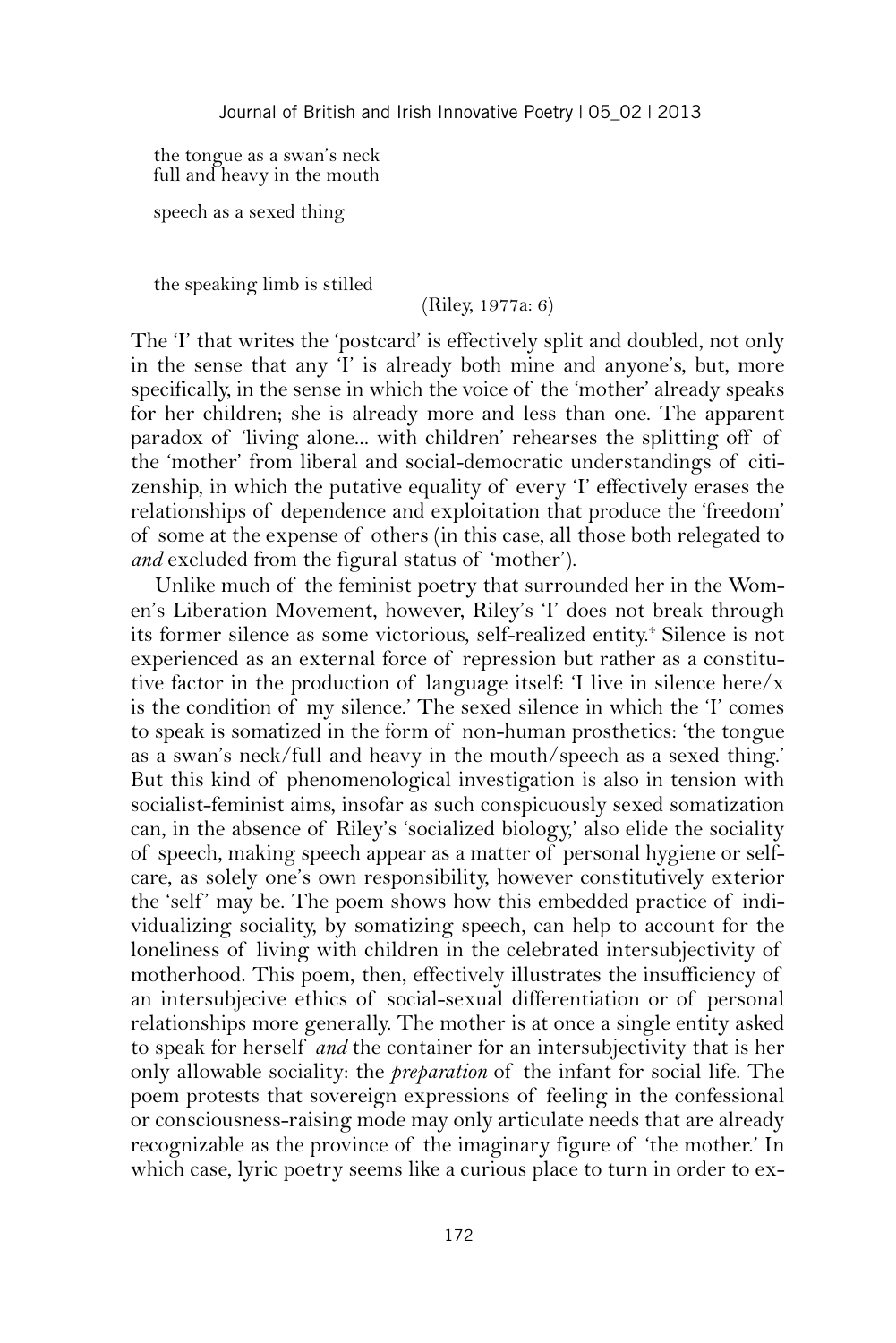plore what one single mother's needs might sound like (if this is, as I believe, one of the things that the volume seeks to do). These are, after all, political problems generated well beyond the boundaries of any 'I'/'you' relationship, even as they are, significantly, experienced only through interpersonal relationships and personal feelings.

Riley's work, then, in the tradition of Marx's telegraphic theory of the 'social individual' as developed in his *Theses on Feuerbach* and the *Grundrisse* (Marx, 1845/2002, 1939/1973), breaks from an understanding of the social as a sum of pre-existing intersubjective relations. Marx instead urges us to read those relations as expressions, at least in part, of more complex social formations. Marx's Sixth Thesis on Feuerbach reads: 'Feuerbach resolves the religious essence into the *human* essence. But the human essence is no abstraction inherent in each single individual. In its reality it is the ensemble of the social relations.' This is where, in breaking with a particular libertarian feminist aesthetics and ethics, Riley's poetry also breaks away from the Arnoldian ideology, still palpable today, of poetry as a prefigurative training ground for social and political being: the affects and addresses of poetry are saturated with social and political content, and so it makes no sense to see them as *preparatory* for these arenas. Poetry does not, for Riley, cultivate that primary agency of liberal humanist social democracy, the ability to voice one's needs and respond to the exigent demands of others, since the voice attributed to the *social* individual would only be readable through what she tantalizingly calls a 'socialized biology' of speech. In what follows, I trace the idea of a socialized biology through Riley's early critical work before undertaking a reading of *Marxism for Infants*.

#### 'The Serious Burdens of Love'

The circumstances of Denise Riley's life in the 1970s and 1980s led her to remark on inadequate housing policies, the loneliness of bourgeois familialism (whether inside or out of 'the family'), dwindling nursery provisions, and the moral invigilation imposed on 'unsupported mothers.' These were never simply problems of social policy; they were the material conditions of Riley's life. Born in 1948 in Carlyle, Riley was raised as a Protestant by her adoptive parents, who sent her to Catholic school.<sup>5</sup> Riley enrolled at Oxford to study English, but found herself dissatisfied and transferred to Cambridge, where she studied philosophy and graduated with a degree in Fine Art. She subsequently did an MA and DPhil, both in Philosophy at the University of Sussex. Her doctoral thesis, which turned into *War in the Nursery*, was on the 'history of theories in European and American child psychology and psychoanalysis ... so roughly, in the area of intellectual history, querying the category of "ide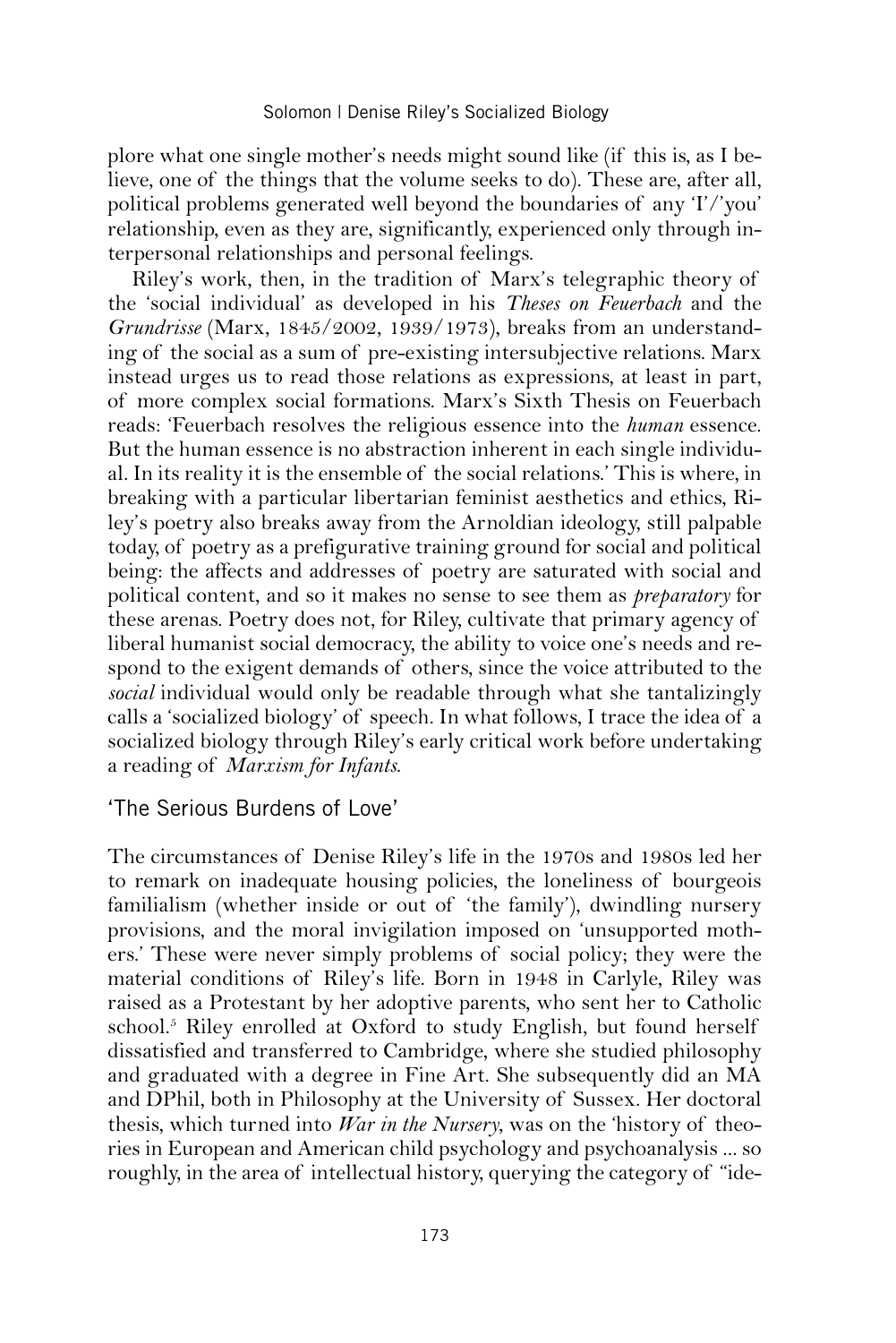ology."'6 Riley lived in Cambridge during much of this time while raising her young children as mother in a one-parent household; childcare was never merely an academic question for her. In her remarkable critical prose, Riley brings the personal politics of feminist and libertarian work into contact with questions of political economy and socialist strategy, illuminating the social and material components behind personal politics without eclipsing the affective intensity that attends them.

Riley's political outlook in the 1970s developed in conversation with the traditions of Marxist-Leninist organizing and theory, the small group approach of the Women's Liberation Movement, various forms of left libertarianism, and the direct action tactics of particular campaigns such as the Unsupported Mother's Group. Riley does not fit neatly into any of the categories or schools of socialist-feminist thought that surrounded her, insofar as she was not a member of any vanguard party but, all the same, did believe in the necessity of making concrete demands upon the welfare state in the hopes of transforming society and was, in this way, rather more in line with Marxism than libertarianism. Riley's primary locus for political action was her work on specific campaigns pertaining to reproductive rights and nursery provisions within the Women's Liberation Movement, particularly the Cambridge Women's Liberation Group.7

From the mid- to late-1970s Riley contributed a number of articles to the Cambridge Women's Liberation Newsletter, ranging from discussions of 'A Woman's Right to Choose' to the possibility of a women's self-help therapy group. No work on Riley has engaged with these early political writings at all. The closest I have found is an odd chapter of *Centre and Periphery in Modern British Poetry*, in which Andrew Duncan has speculated, in an oblique argument against 'theoretical poetry,' that Riley's early education in the natural sciences left a mark on her work: 'this early phase of very close observation of nature (birds and plants) left a mark: she has ever since detested generalisations and confusion and admired precise recording of phenomena' (Duncan, 2005: 94). As a result, he argues, Riley 'never fell for Marx and Freud, but spotted them on first reading as authoritarians whose paranoid love of system-building had led them away from the sober rules of evidence ... I don't think she was ever a Marxist ... she was at the libertarian-anarchist end of things.' Duncan sees in this a salutary rejection of authority, of political lines that proceed purely from theoretical doctrine and from misrepresentations of consciousness that occlude the truths of politics as it is lived and felt. Duncan's analysis departs from the poetic work and, more disconcertingly, from Riley's stated positions, to construct a speculative politics that has little relation to the actual history of Riley's political involvement. To call Riley's political work libertarian is fundamentally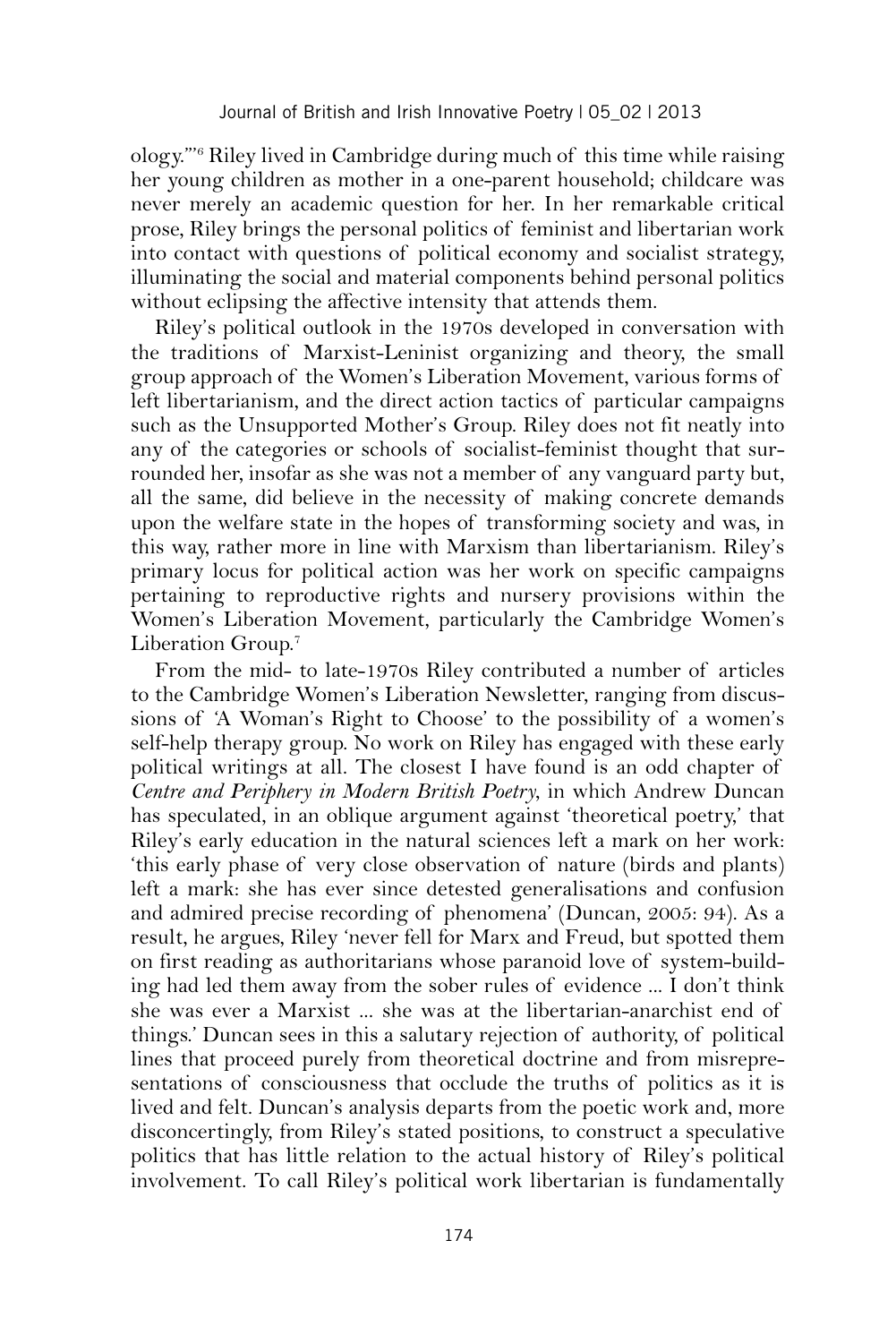incorrect, insofar as it elides Riley's investments in state institutions and forms of social control and welfare, in their widely variable relations of antagonism and collusion with feminist and socialist aims and campaigns.8 In particular, Duncan ignores Riley's outright dismay at anarchist rejections of institutions like 'the state' or 'the family.'9

Duncan is right, though, insofar as Riley does find fault with the Marxist tradition from Engels through Lenin and, to a certain extent Kollontai and Trotsky, in its assumption that 'the family' is a coherent entity traceable across its historicization and projected into its future as a 'socialist' or 'communist' family. The socialist family was usually imagined in the utopian or dystopian terms of heterosexual monogamy (or 'individual sex love') that Engels (1884/1985) championed as one of the moral advances of women under capitalism, one that would be fully realized and extended to men after the revolution. In an article taking on 'Left Critiques of the Family,' Riley (1982b: 79) maintains that 'when one adds Engels' famous pronouncement on women's liberation [i.e. that it could only follow from the participation of women in public, large-scale industry] to his supposition that love and economics stand in a roughly superstructure-to-base relationship, then the limits and strengths of his position are clear'. Riley goes on to explain that 'the historical specificity of family forms, on which Engels usefully insists ... is nevertheless an argument which may serve to retain orthodox conceptions of 'the family.' In itself it does not contain any challenge to the idea of the family as a directly cellular unit of the body politic, a microcosm of society.' This dialectical critique of the Marxist treatment of the family is trenchant indeed, but it is a far cry from Duncan's understanding of Riley's focus on the family, in which 'the house is the exact boundary where the natural and affective association of the family comes up against the rational and alienated world of property' (Duncan, 2005: 93). This reading of Riley's feminism is, like many understandings of women's liberation, unable to understand the extent to which housing and the family are already political concepts in various dialectical relationships with the 'world of property.'

There is evidence that Riley was interested in organizational tactics drawn from early radical feminist and left libertarian organizing, but she never takes these on as adequate substitutes for active engagement in class struggle. In the October 1976 issue of the Cambridge Women's Liberation Newsletter, she contributed to a discussion about the possibility of forming a Women's Self Help therapy group. Riley (1976) writes, rather sheepishly: 'I am taking a deep breath to say that I'd like there to be some sort of women's self-help, political/feminist, hmm, therapy group'. Riley is quick to demonstrate her distance from the libertarian and radical feminist version of self help that might 'conservatively sub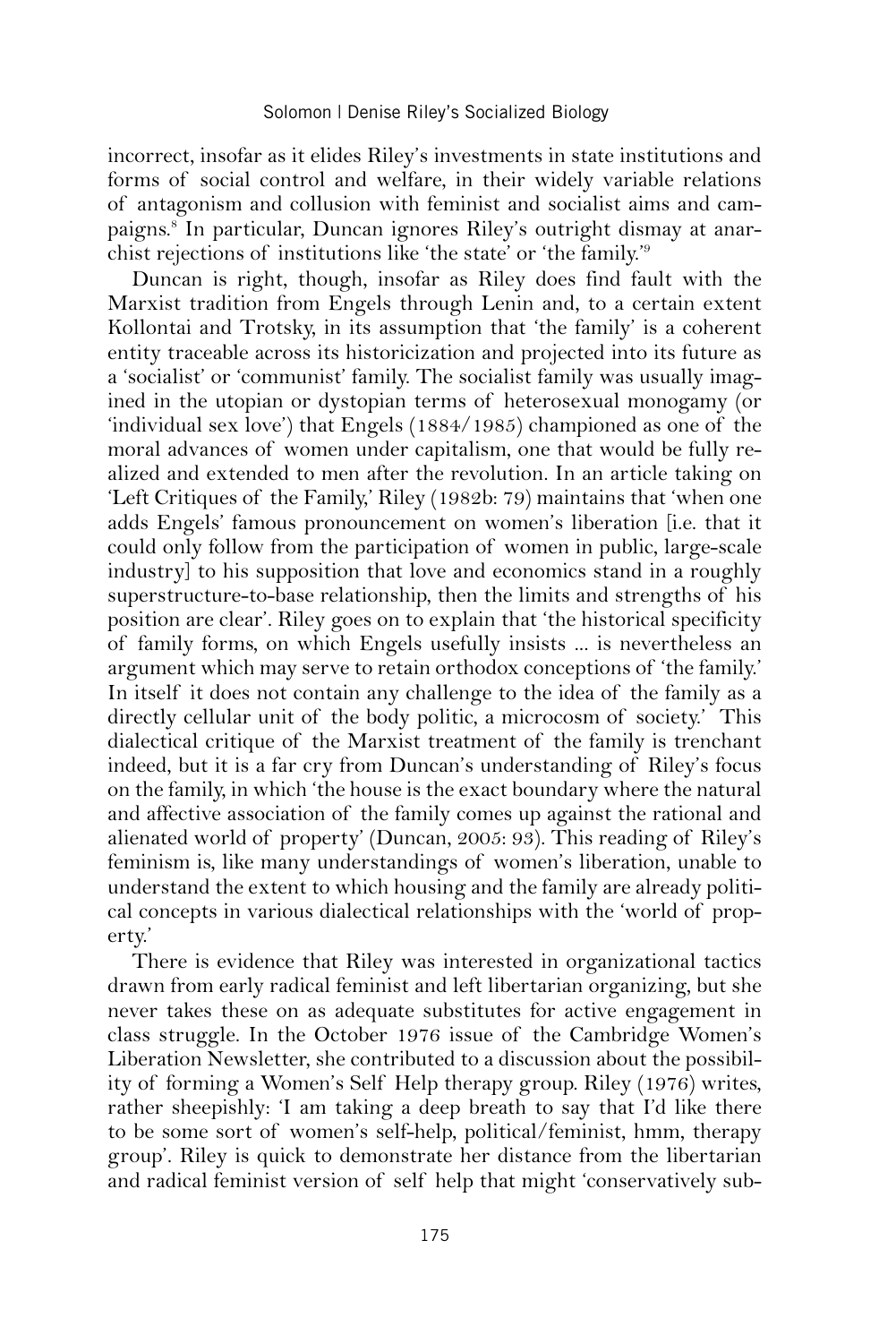stitute Psychology for politics' and 'promise instant Joy.' On the other hand, Riley feels that much political organizing represses feelings in the name of a politics that tends to 'moralistically and repressively reduce all individual anxieties to Politics with a monolithic P (or to History, or to Alienation) and to expect immediate resolution of private conflicts in political action.' Riley is characteristically pragmatic and undogmatic in her approach to the possibility of a self-help group, rare qualities amidst the bitter debates blustering around her between Marxist-Leninists and left libertarians over the appropriate tactics for organizing. She makes no blankly anti-authoritarian or messianic claims for collective self-help, but neither does she condemn it as a distraction from the 'real' work of party building. In the passage that follows, Riley explains how personal politics might be addressed at the level of socialist and feminist organizing:

The personal may 'be' the political alright, but the relationship's fine and complex and not one-to-one, e.g. for myself I can account for continuing feelings of isolation, depression etc, in terms of 'it's all because you live with just one person who's out to work, and you have young children and no job which takes you outside the house' and can analyse that ad infinitum in terms of sex roles, nursery provisions, ideology, capitalism etc. But while this is fine as far as it goes, the most detailed understanding of the sources of unhappines [sic] need not lead to any increase in your capacity to act effectively; - years of communism and feminism haven't stopped me from literally shaking in a roomful of people. It is not that the sources of this are mysterious to me; amateur self-psychoanalysis may inform - but not *change*, which is why I'd like there to be a practical group of some sort, if others would too. (Riley, 1976)

In the proposed scenario, a self-help therapy group would be neither a replacement nor a preparation for 'real' political work; but neither are her own personal anxieties unrelated to racism, capitalism, and heteropatriarchy or to the organizing required to fight them.This kind of pragmatic approach to organizing is reflected throughout her remarkable essay, 'The Serious Burdens of Love,' in which Riley revisits the question of how feminists and socialists might address child-care as a right and need:

There *will* be a kind of eclecticism about formulations on child-care. Political thought always, in a way, comes from somewhere else; there's a necessary stitched-togetherness at work, even though the dream of a pure and unique place of ideals is not to be forgotten in the name of a modest practicable daylight. For, however much history can demonstrate our lack of originality, the recognition of that need not entail a resentful surrender to 'common sense' ... You can derive consolation, for instance, from the free-floating nature of the attachments of socialisms and feminisms to psycho-analysis and psychology. The consolations lie in the release from having to suppose that there is something necessarily congruent between them which has at all costs to be 'worked out'; and also in taking this very supposition of congruence to have a considerable history and political interest in its own right. (Riley, 1987: 188)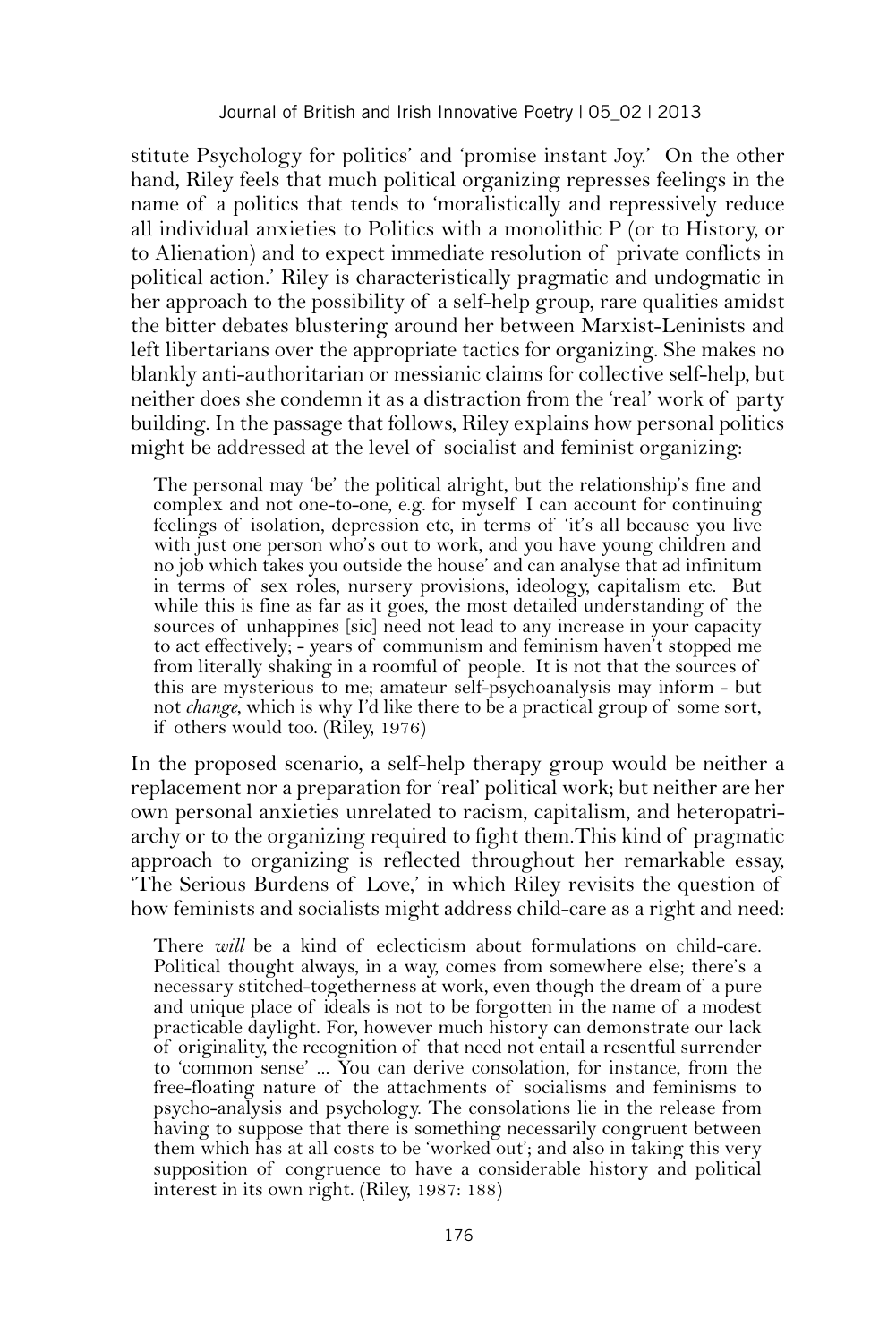The socialist-feminist desire to articulate and ultimately meet the needs of working mothers through serious social provisions such as child-care require a socialist-feminist theory of what needs *are* (Riley, 1987: 184), but this theory will inevitably run up against its own constitutive embeddedness in discourses that exceed and even oppose it.10 No political theory (i.e. neither feminism nor socialism) can, Riley insists, cover the total field of human relations without borrowing from other practices and frameworks that remain at least somewhat autonomous.11 No amount of theoretical maneuvering can get around this, and Riley insists that it is best to acknowledge the necessary impurity of political theory in order to get on with it critically.<sup>12</sup>

'Developmental psychology; biology and marxism' takes on such problems in the domain of theories of socialization.<sup>13</sup> Like many of Riley's essays, this is a self-reflexive piece that provides rigorous, dialectical accounts of concepts such as 'biology,' 'the social,' and 'the individual.' The essay opens with a statement of purpose: 'I want to try to describe some conceptual problems concerning the 'relationship of biological and social factors', using one particular area, the developmental psychology of children, as a touchstone' (Riley, 1978: 73). But Riley immediately follows this assertion with a rejoinder: 'my opening sentence has used scare-quotes, a pointer to the awkward necessity of using a terminology to discuss its own restrictions.'14

Riley surveys existing models of accounting for the movement of the 'infant' from the category of biological animal to social human. Along the way, she seeks to open up the question of the relations between 'the biological' and 'the social,' calling out the presupposition that each of these terms refers to a definite or unified terrain while simultaneously recognizing their effective power as abstractions in the world. Riley's interest in the infant here is as an odd transitional status in the chain of 'socialization' and 'human development,' two non-identical yet often conflated processes. As Riley insists, socialization and the development of intersubjective relations are actually distinct conceptual categories. Socialization, or the entry into a totality of relations, has yet to be explained by theories of child development, especially those that look at mother-child relations in a vacuum. Riley laments that, within developmental psychology, the '"social" is generally understood as synonymous with the "interpersonal", and that within a severely restricted field of persons anyway ... That these activities [those of the mother-child couple] are read as uninterrupted by the exigencies of housing, class, etc. is to say that "social factors", anything beyond mere intersubjectivity, are unthinkable. Development happens on a terrain of pure (inter)individuality' (Riley, 1978: 75–6). The infant is of such importance to Riley precisely because, while theories of developmental psychology locate in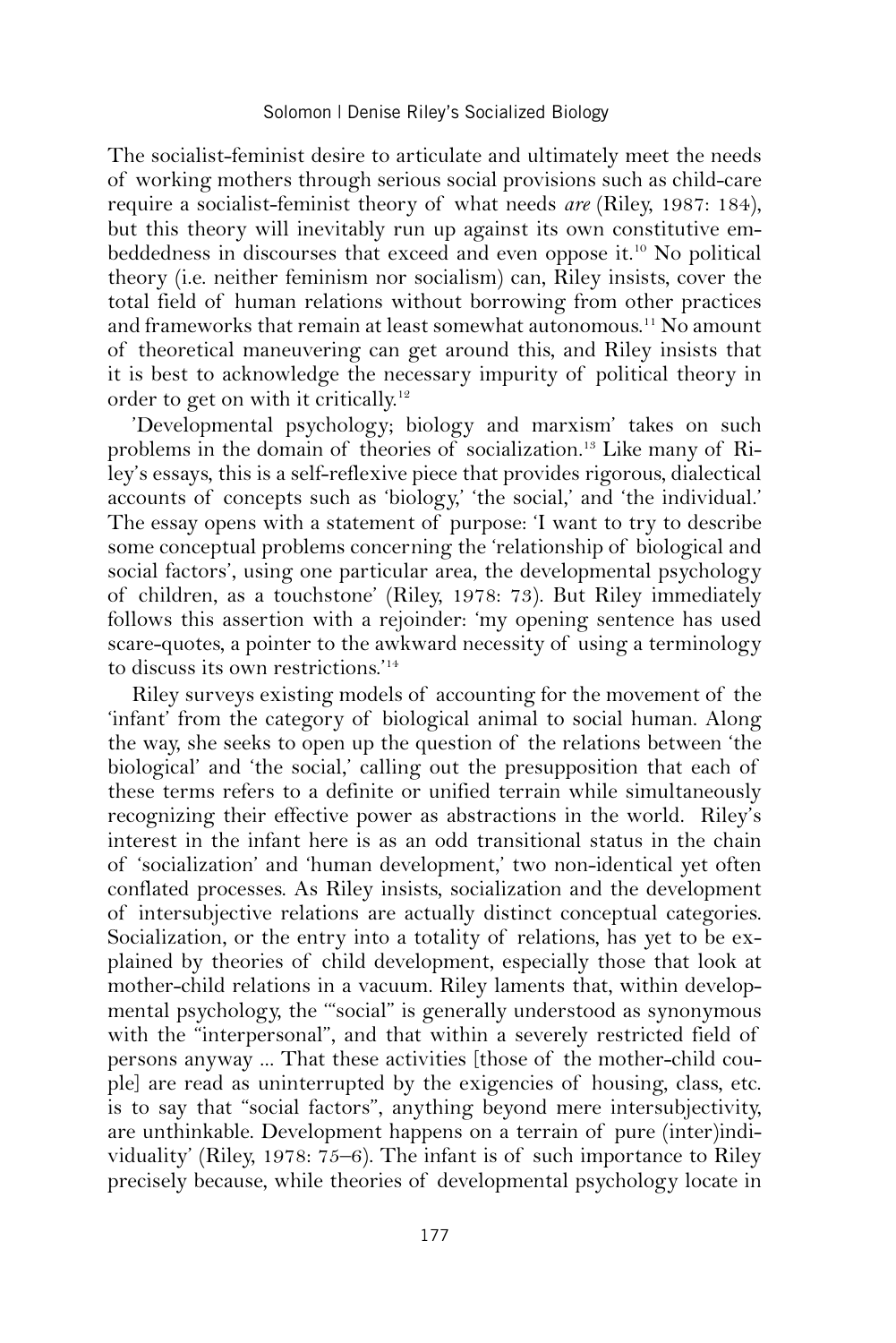the vague terrain of 'infancy' or 'childhood' the emergence of human sociality, these discourses supposedly about the child always also address 'the mother.' In the chapters of *War in the Nursery* that follow, this is traced through the 'popularization' of Kleinian-derived theories of infant psychology, beginning with Melanie Klein's emphasis on innate and pre-Oedipal infantile aggression more or less regardless of the mother's behavior, to John Bowlby's theories of 'maternal deprivation' that argued for the almost total dependence of infantile well-being on the attentive presence of the mother.15

Without a working conception of socialized biology, Riley argues, socialist feminism will fail to understand the complexities of reproductive experience and the ways in which biological, psychological, political, and other ideologies work both with and against each other. Riley's interest in recuperating the category of the biological for socialist feminist thought lies, then, in what she sees as a need for

any historical materialist account of the individual and society [to] include a sense of the highly specific forms in which 'biology' is lived; and ... the category of 'biologism' can serve to close off examination of areas that actually crucially need marxist and feminist critical attention. These include, for example, reproduction, fertility control, sexuality, child development, illness, ageing. (Riley, 1978: 74)

Riley's claim is that 'biology is simultaneously biography,' and that this demands a thinking of 'biography' that goes beyond the empirical description of experience or the narration of feelings and of biology as other than a set of non-ideological facts:

to overlook the particular forms in which biology is lived out is to overlook the fact that biology *is* simultaneously biography. For women in particular it is evident that an extremely significant proportion of 'social' experience *is* socialised biology handled in highly specific forms – all reproductive experience, for instance – and these forms have at the same time a clear *political* dimension, most obviously for the question of the conditions for a real control of fertility and for the possible real content of slogans like 'sexual self-determination'. (Riley, 1978: 89)

In Riley's feminist socialized biology, 'all reproductive experience' must be read in conjunction with specific social and political rhetorics, policies, and campaigns. It remains, however, somewhat unclear exactly what the writing of this socialized biology looks like: it is my contention in this essay that it takes partial form in the poetry that Riley was concurrently writing.<sup>16</sup>

#### a note on sex

I will turn here to a consideration of the poetry that Riley was writing alongside the papers that led to *War in the Nursery*. Riley's first volume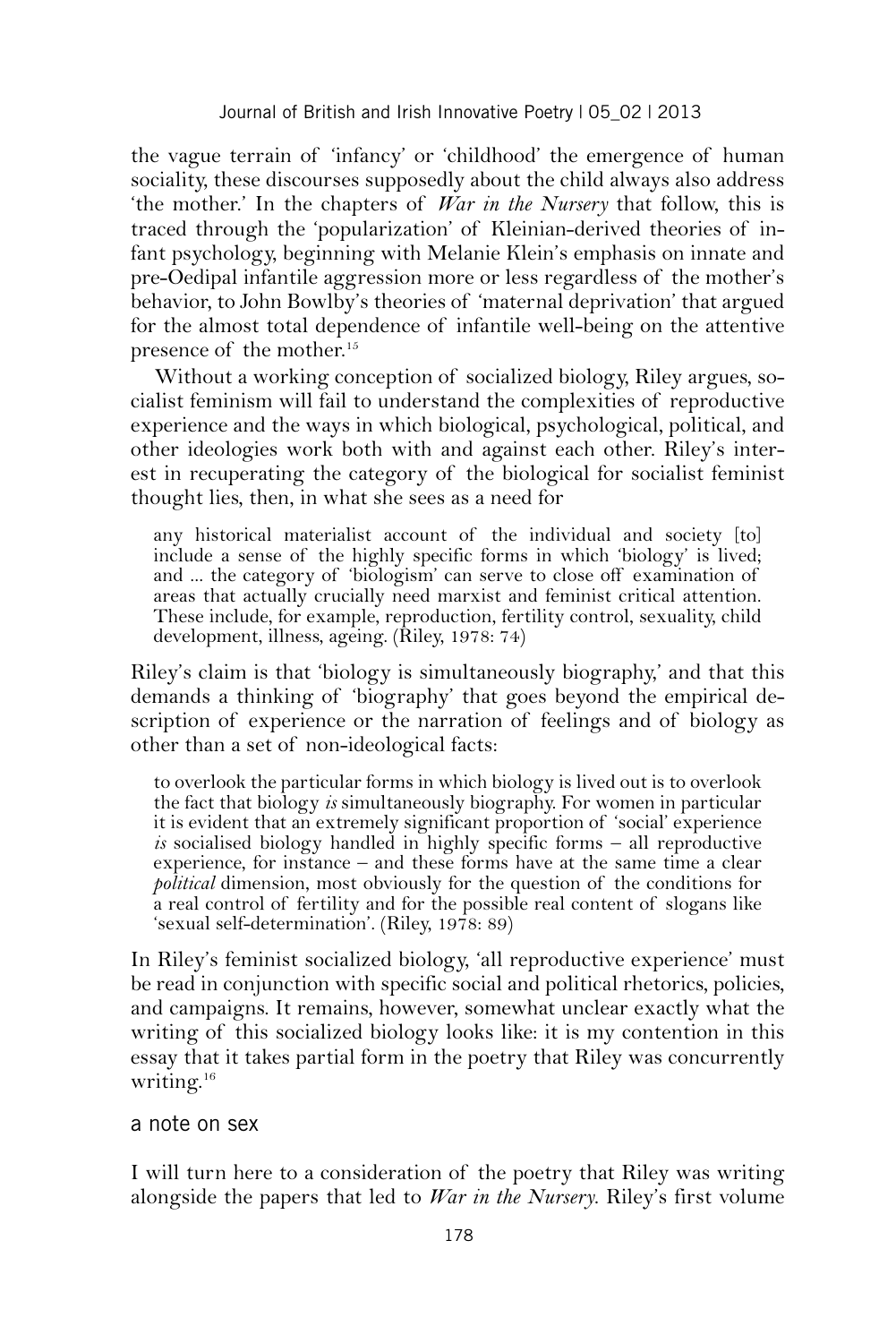of poetry, in which the poems quoted above were published, was *Marxism for Infants*, published in 1977 by Wendy Mulford's press, Street Editions, as a small-release staple-bound volume. The collection begins, of course, with its title, framed explicitly in relation to the questions of the reproduction of relations of production that animated much Marxist-feminist political thought. The title is taken from George Orwell's *The Road to Wigan Pier*, in which a fictional 'Comrade X,' a bourgeois socialist, authors a volume called *Marxism for Infants* all the while remaining marked by the 'training of his childhood, when he was taught to hate, fear, and despise the working class' (Orwell, 1958: 135–6). At her first ever public reading of poetry (a joint reading with Wendy Mulford at the 1977 Cambridge Poetry Festival), Riley explained that the title was in fact only unconsciously drawn from Orwell:

'I'd thought of the title for myself, but Wendy pointed it out that I hadn't, and it's a submerged memory of what Orwell says in The Road to Wigan Pier, and I'll read the way Orwell uses the title, I suppose because it's so much ... he sells it short in a way; it's such a lovely phrase and he uses it very undialectically ... I wanted to retrieve that and use it, I suppose to say that if Marxism does not have to do with infants and vice versa then there's not much hope for either infants or for Marxism.' (Riley, 1977b)

Riley's version of the title also points to the persistence of conservative feeling in the very effort to 'retrain' consciousness via a moral and cultural indoctrination in early education. The adoption of this title is at least doubly ironic in light of Orwell's own pro-natalist writings from the 1940s that Riley quotes at length in *War in the Nursery*. 17 Riley's title also harbors reservations about the political purchase of her own relatively 'academic' socialist-feminist poetry, given its limited and rarefied circulation.18 Finally, the title riffs on Orwell's suggestion that a socialist would demand some sort of swamp be made between Marxism and infants – in other words, bourgeois intellectuals might exchange their Marxism for rearing children, or perhaps, according to a eugenicist logic, the working classes should give up on having children and embrace Marxism instead. Riley, for her part, will have none of this.

Calling itself a sort of handbook, then, Riley's sequence of nineteen poems is nonetheless hardly didactic; it is accented, rather, by moments of doubt and uncertainty. The lexicon flickers with the concerns of the time, as the discursive materials drawn from feminist and Marxist political praxis are disorganized and reorganized, echoing each other through sound patterning, an unconventional use of the page, and complex slippages between the third-person pronoun 'she,' the first-person 'I,' and an impersonal, generalized 'you.' From the opening poem, 'A Note on Sex and the Reclaiming of Language,' *Marxism for Infants* calls into question lyric and feminist reclamations of an authentic voice, all the while insist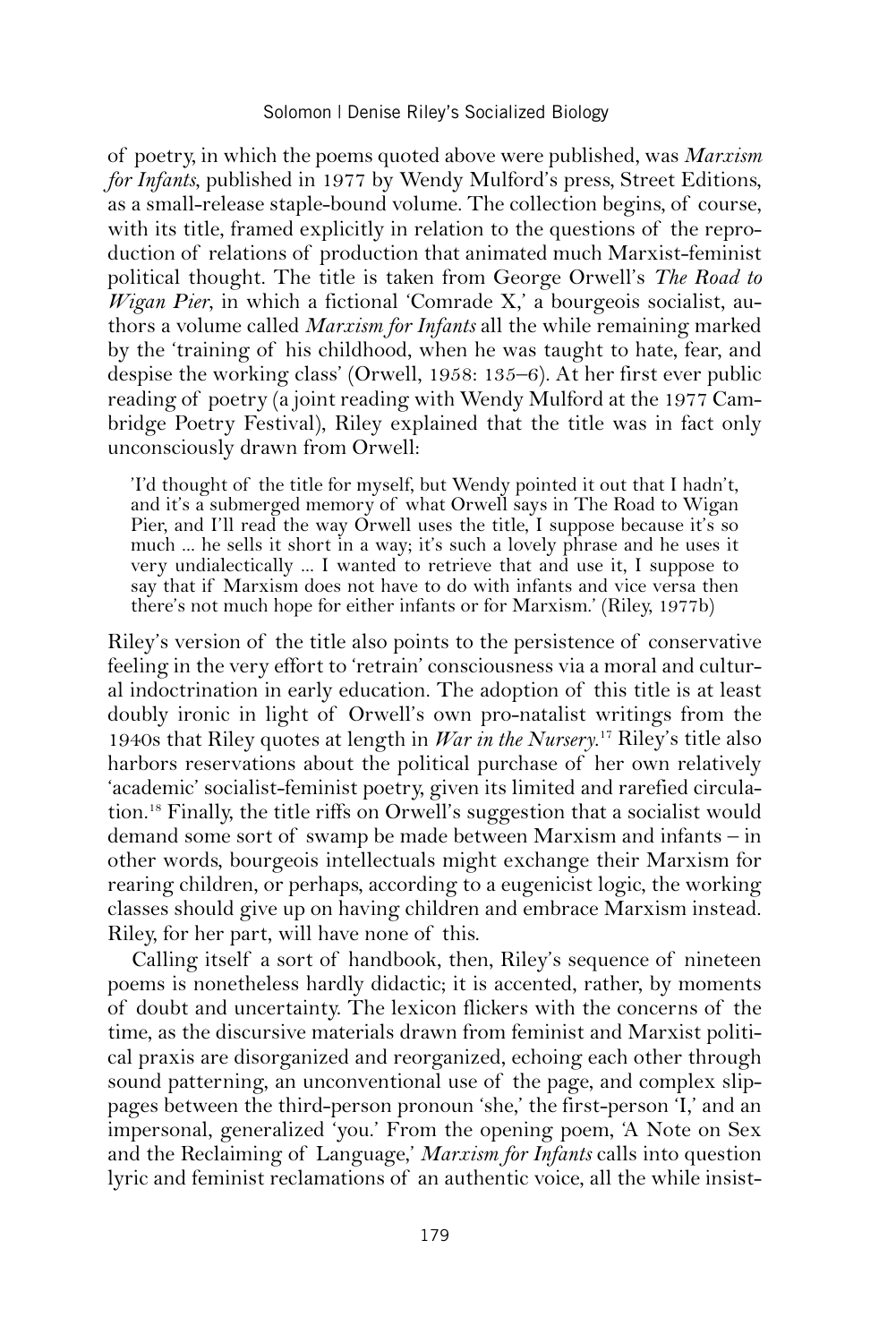Journal of British and Irish Innovative Poetry | 05\_02 | 2013

ing on the necessity of grammatical personhood developed alongside a constant disruption of lyric address with more impersonal elements. 'A Note on "Sex"' has generally been read as a key to Riley's early work, and it does indeed prefigure the political philosophy of language that she developed later in *Am I That Name: Feminism and the Category of 'Women' in History* (1988):

a note on sex and the reclaiming of language

The Savage is flying back home from the New Country in native-style dress with a baggage of sensibility to gaze on the ancestral plains with the myths thought up and dreamed in her kitchens as guides

 She will be discovered as meaning is flocking densely around the words seeking a way any way in between the gaps, like a fertilisation

 The work is e.g. to write 'she' and for that to be a statement of fact only and not a strong image of everything which is not-you, which sees you

The new land is colonised, though its prospects are empty

The Savage weeps as landing at the airport she is asked to buy wood carvings, which represent herself

(Riley, 1977a: 1)

This poem has been read by critics as a relatively straightforward polemical allegory for the misrecognitions of categorical identifications and interpellations. Unlike most of *Marxism for Infants*, 'A Note on Sex' works within a restricted thematic, lexical and syntactic range and sustains an extended conceit of the 'Savage' as a critique of radical feminist injunctions for women to 'reclaim the language.'19 Riley is obviously skeptical of this possibility; in all of her work, language *has us* as much as we can ever dream of having it.<sup>20</sup> Self-descriptions are always, for Riley, appropriable to ends against one's needs and wishes ('mother' being her early test case), not because we name ourselves incorrectly but because language is radically privative. Hence the attempts of the 'Savage' to escape colonization by returning 'home,' in 'native-style dress,' are readily commodified and sold back to her for a profit. Some of Riley's contemporaries seem to have altogether missed this irony, reading the volume as attempting to 'reclaim the language.' In a 1977 review published in *Perfect Bound*, Peter Robinson (1977: 85) insists that the volume earnestly believes this to be a desirable goal, and finds fault with the volume for its absence of the 'male pronoun:' 'Until the man can be reintroduced upon terms that are more evenly distributed the reclaiming of language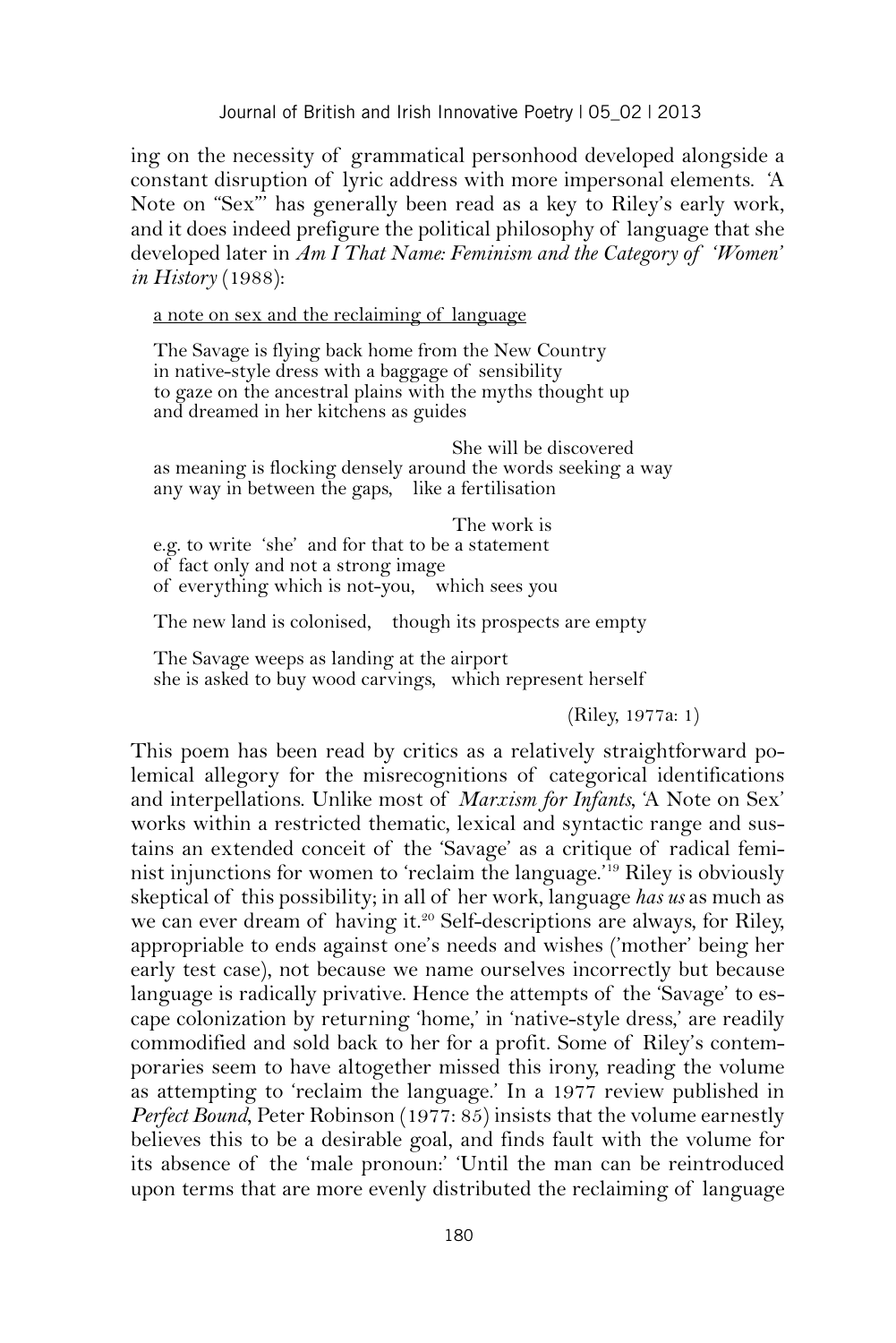remains a formulation defined in the terms of a now absent male orientation from which the language has been reclaimed'.

Riley's more avowedly feminist readers have also tended to read this poem as an attempt to 'reclaim the language,' but they have also more readily recognized the poem as an allegorical ironization of any such effort. Linda Kinnahan reads in the poem an attempt to voice 'the female 'I' outside of dominant norms':

Just as public myths enter the domestic kitchen 'as guides,' the private woman is neither separate from nor immune to the systematic othering of the 'feminine' within private, public, historical, and literary spheres ... The language of the poem, in evoking various narratives, seeks an alternative for the 'she' to the cultural representations available to her and suggests that the meaning 'flocking densely around the words seeking a way  $\frac{1}{2}$  any way in between the gaps' occurs not through mimetic means but through the 'gaps' made apparent when seemingly disparate narratives (travel, domestic, imperial) are brought together and their interconnections foregrounded. (Kinnahan, 2004: 211–12)

Kinnahan sees the poem, and Riley's work more generally, as enacting a primarily negative movement of refusal while retaining the hope that the truth may come through the 'gaps' between different discourses, each of which is in itself too overdetermined. Frances Presley (1999) reads the poem, and *Marxism for Infants* more generally, along similar lines: 'in Riley's feminism and her language it is easier to say what a woman is not, and it is much more dangerous to start saying what she is'. Romana Huk has read the poem's ironic manipulation of a naturalizing language of sexuality as evidence of Riley's critique of radical feminist affirmations of the 'feminine':

'Sex' as gendered essence is thus *de*-naturalised by the poem's parodic naturalisation of the relentless and inevitable process of linguistic construction of selfhood - all of which issued, when the poem appeared twenty years ago, a potent early critique of romanticised projects in the female construction of identity. (Huk, 1997: 241)

Carol Watts (2000: 159) has also argued of Riley's early poetry more generally that 'it is easier ... to see what is being broken from than broken towards'.

Each of these readings helps to explain what is happening in 'A Note on Sex.' But too exclusive a focus on this poem and on its relationship to a more or less schematized version of her 1988 book '*Am I That Name': Feminism and the Category of 'Women' in History* has tended to obscure what is happening in the remainder of *Marxism for Infants* and the volume's relationship to the political and historical writings that Riley was concurrently working on. For example, Presley is able to argue that the title of *Marxism for Infants '*is undercut by the poems which follow in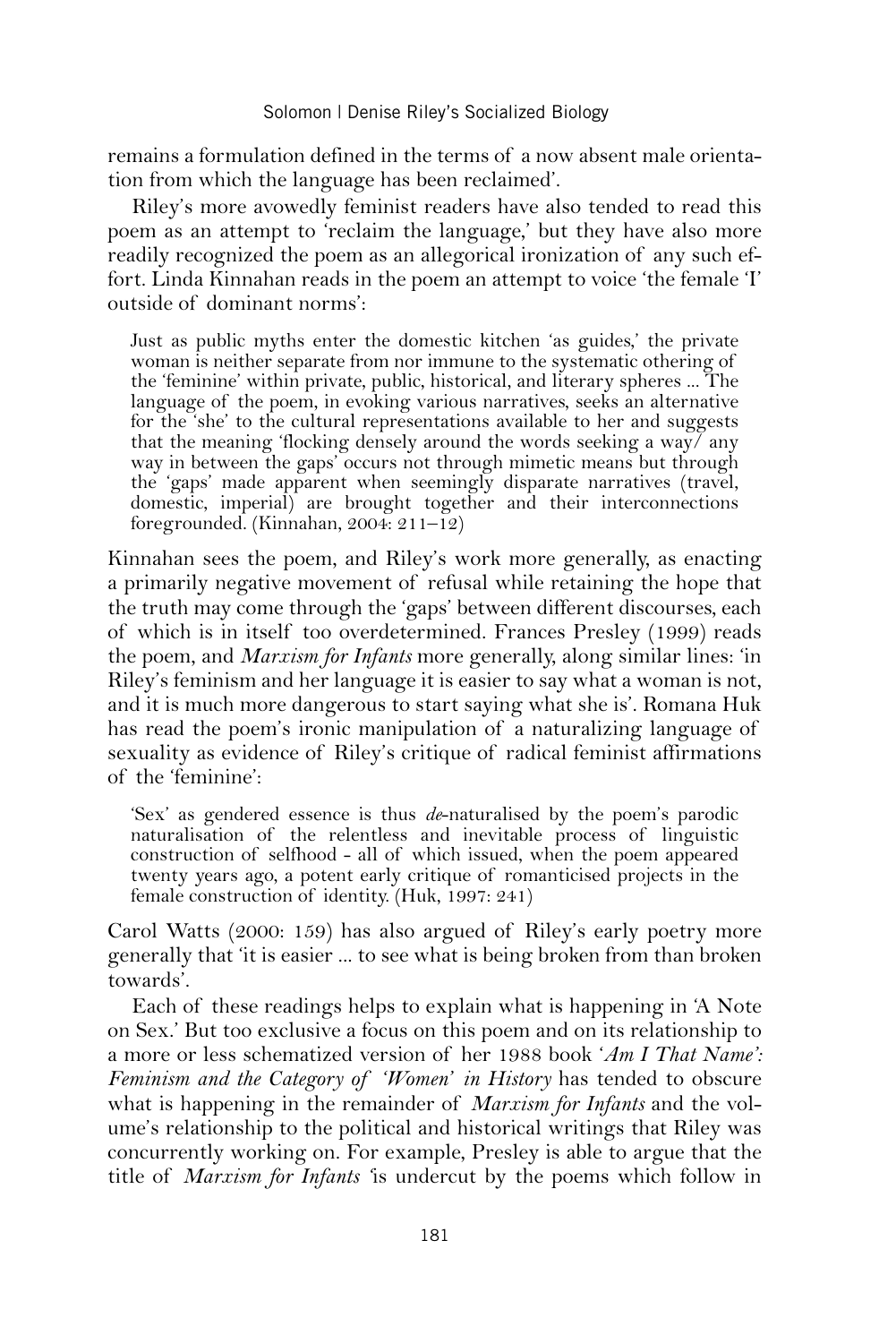which the infants are her own, and what she has to teach them has far more to do with feminism and feminist linguistics, than with Marxism.' This is a somewhat unhelpful distinction, not only insofar as Riley's political milieu was working through the connections between Marxism and feminism, but also because the poetry itself works in and at this connection through its concentration on the 'socialized biology' of 'the mother's' voice.

In other words, 'A Note on Sex' does prefigure Riley's later turn to a feminist philosophy of language, but it does not exhaust the range of affects and relations to language, space, voice, and body that are explored throughout the remainder of *Marxism for Infants*. This is not only because other poems broach different subject matter; they are also formally quite different. The other poems I have read above represent another tendency among the poems of *Marxism for Infants*: the first type of poem, exemplified by 'A Note on Sex,' is a relatively self-contained lyric artifact. Few of the poems that follow it really stand on their own in the same way, which may explain their relatively minimal presence in Riley's 2000 *Selected Poems*, published by Reality Street, which focuses much more on the poems from the 1993 collection *mop mop georgette*. The majority of the poems in *Marxism for Infants* do not lend themselves to being read as individual poems; they are more numbers in a series best read in quick succession. Indeed, almost all of these poems are untitled in *Marxism for Infants*, but a number of these are provided with titles when they reappear in the 1985 collection *Dry Air*. Although the distinction I am drawing between stand-alone lyric and verse sequence is contestable, I think it can help to illuminate part of what is happening in the collection and to provide a corrective to the reception of this work, which has for the most part been read according to a model better suited to the short, self-contained lyric poem.<sup>21</sup> In the *Cambridge Women's Liberation Newsletter* of July 1976, Ruth Craft in reporting on a meeting of the 'Women and Writing Group' noted that 'Denise would like to attempt a sustained work but, for example, finds conventional third-person narrative an impossibility' I would argue that *Marxism for Infants* is such a work, even though the poems that comprise it were written over a number of years. Indeed, when Riley read the work at the Cambridge Poetry Festival, she introduced it as a single poem: 'I want to read a poem of mine that goes on for fifteen minutes. It's called *Marxism for Infants*.' I will refer to the sections of the poem as individual poems themselves, but they operate both alone on the page and as part of a single serialized piece.

The serialized quality of this work is relevant to the argument I am making about Riley's socialized biology. To the extent that *Marxism for Infants* is a 'sustained work,' its shape is not reducible to the bounded, formal management of feeling and perception that is often attributed, how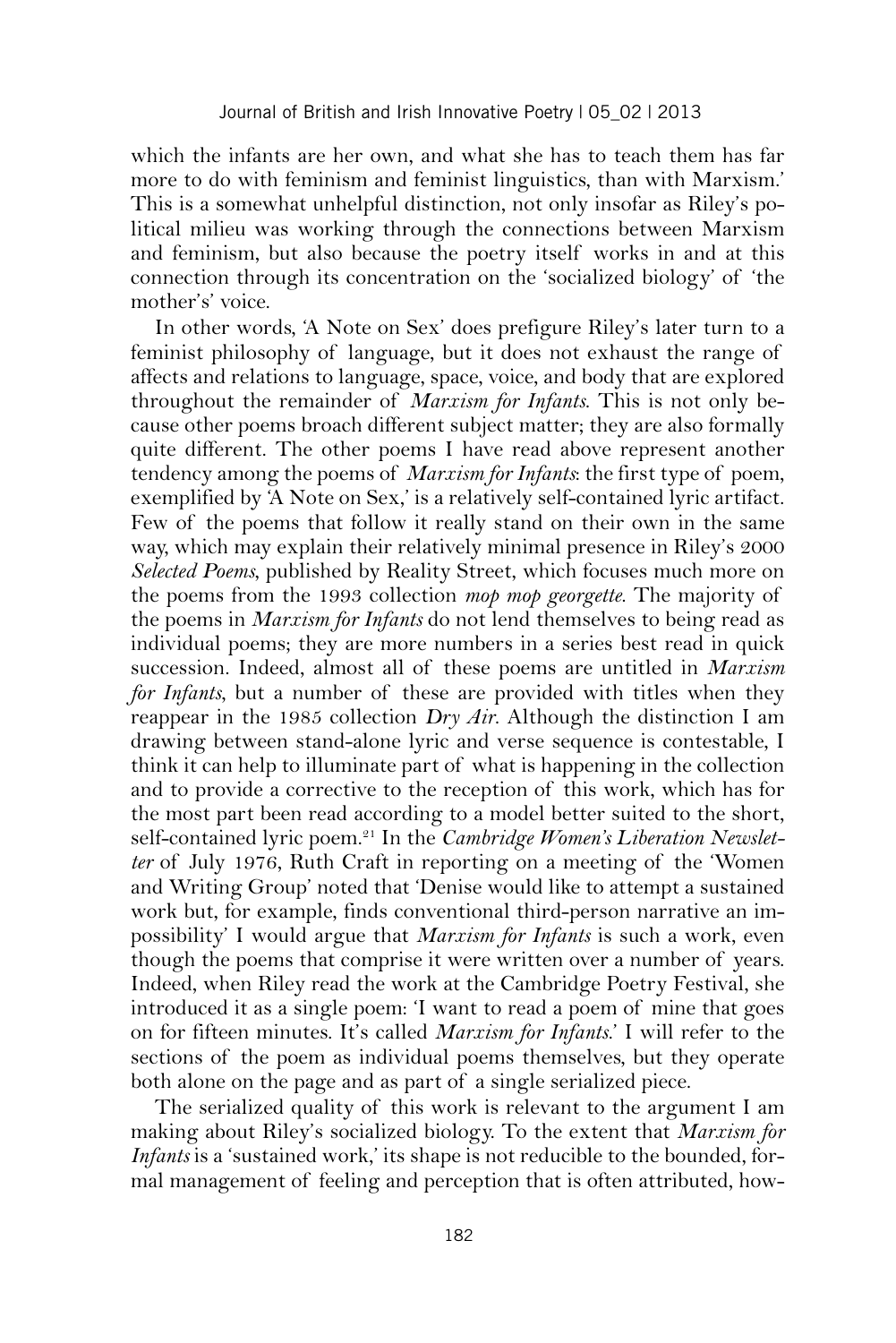ever spuriously, to the successfully autonomous lyric poem. In this way, the poems are not miniaturized encapsulations of the political theory discursively elaborated in the prose; they are, rather, leaky echo chambers in which political and personal discourse are bounced across and through each other. Carol Watts (2000: 160) usefully argues that, in the poems of *Marxism for Infants* that suggestively figure language in domestic terms, 'the lyric form is unravelled as topography ... If the house is synonymous with the self, as in the poetry of Emily Dickinson, it cannot escape its gendered coding: domesticity, hearth, shelter, prison, tomb'. I would extend Watts' comments by arguing that, in *Marxism for Infants*, the walls of that great house of lyric autonomy are also porous; each poem reflects an essayistic writing of the social individual captured and recaptured in the contradictions and complicities of political and personal language, each attempt echoing pieces of the others such that none can possibly contain the problem in the wholeness of a single lyric.

'is it enough like this as I am'

I would draw two main themes and formal operations from what I'm calling the 'second kind' of poem: (1) the dislocation of voice and of bodily proprioception, amounting to a querying of how one lives the biological and social *as biography* – as the writing of life – through lyric address and versification, sound patterning, echoing; and (2) the address to another, you, who is perceived only through the above series of dislocating maneuvers. The way in which these two strands are formally linked and dispersed shows a very different management of lyric from that proposed by or analyzed by the Practical Criticism; the poems work cumulatively by extending 'the fine steely wires that run' not only 'between love and economics' (as a poem from *No Fee* has it) but also through and around want, need, rights, speech, sex, voice, biology, and individuation. In what follows, I read the remainder of *Marxism for Infants* in light of the materials I've covered so far, considering how Riley's poetic text works on the analytics of socialized biology toward which her critical work insistently gestures. As I've suggested, Riley's notion of a 'socialized biology' remains primarily gestural in *War in the Nursery*. I believe that this reflects the necessity, for Riley, of thinking this notion through the language of first and second-person lyrical subjectivity. That is, the biology that Riley seeks to understand is only accessible through the personal and vocative registers of lyric poetry as a socialized biography or writing of life. This means that there can only be an aporetic relationship between 'socialized biology' as a *theoretical* or discursive category and its enacting in lyric as a biographical praxis. This tension will accompany all of my readings of the poems: each time that I attempt to read them theoretical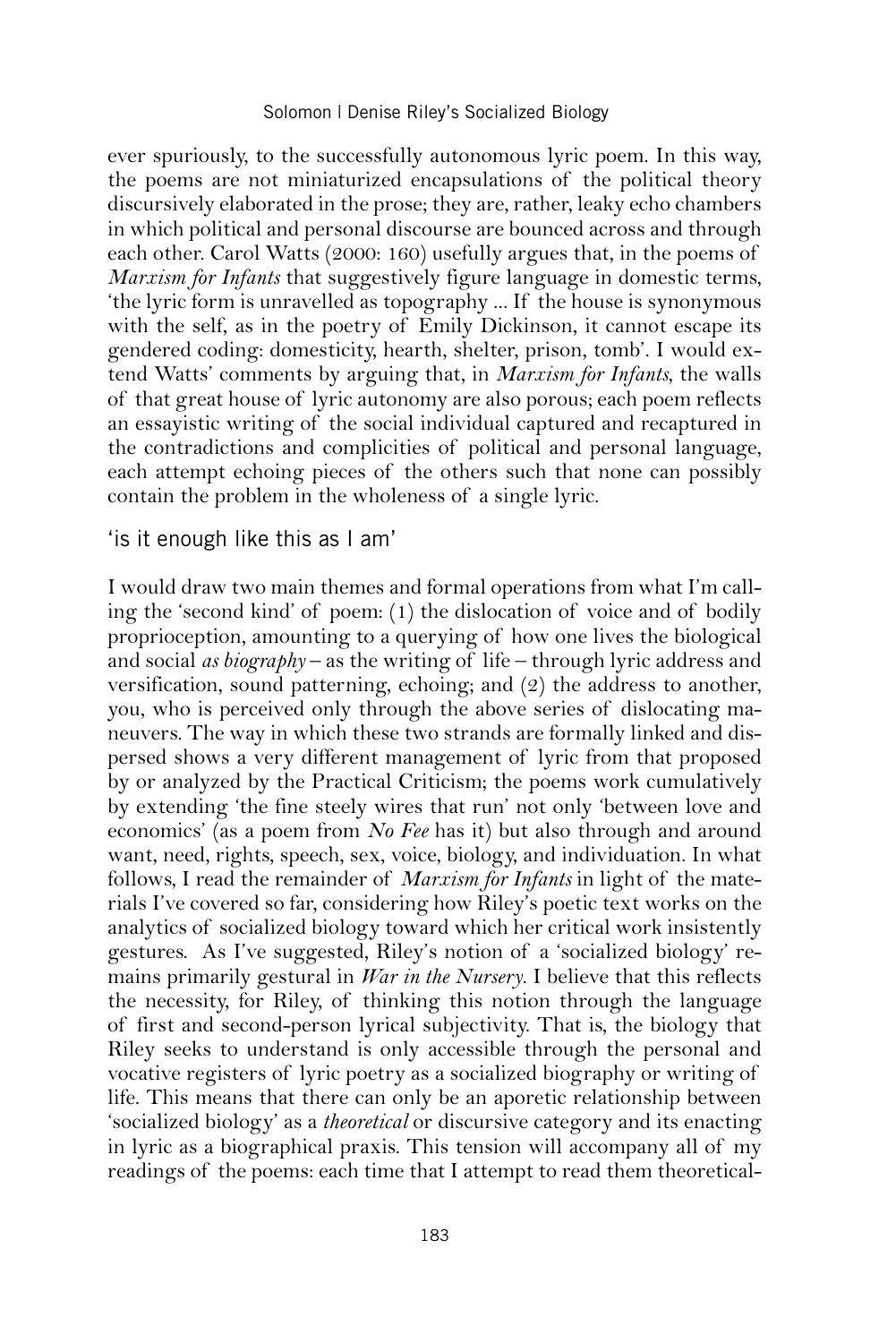ly as expressions or developments of 'socialized biology,' I risk appearing as though I don't notice the ineradicable difference between these poems and the discourses of biology or sociology. But this seems to be an unavoidable foolishness preferable to not noticing the ways in which Riley's poetic and theoretical works actively supplement one another to write the sociality of biology 'as it is lived.'

Like 'A Note on Sex,' the remainder of *Marxism for Infants* does not adhere to the epistemological claims of consciousness raising, as Claire Buck notes in her essay on 'Poetry and the Women's Movement in Postwar Britain' (1996) but neither does any 'Marxism' get transmitted to any 'Infants' through some sort of Leninist 'training-' or 'instruction-' based political education (or, for that matter, through the authority of a mother or father who knows best). Rather, the political and personal materials are circulated through prosody, and subjectivity is voiced in the echoes of intimate and political addresses. The fourth poem reads:

says I'm into cooking now says I'm into taoism

absorbed by a shifting of bright globes serially

You have a family, then? No.

mothers hospitals<br>sex class hours sex class housing<br>anchored flying anchored is it enough like this as I am is the human visible through above & completely  $\underline{\text{in}}$  the material determinants

up and the contract of the contract of the contract of the contract of the contract of the contract of the con

I cannot understand the function of the living body except by enacting it myself and except in so far as I am a body which rises towards the world (Riley, 1977a: 4)

The sound patterning of the middle section of this poem (beginning with 'mothers' and ending with 'up') shifts from an emphasis on 'o' and 's' (mothers hospitals sex class housing) to 's' and 'i' in 'is it enough like this as I am.' The effect is such that while 'Anchored'/'flying' would be a simple opposition without the work of sound patterning that leads up to it, the -ing that links 'housing' to flying calls into question the 'anchored' status of the former.

Finally the 'n' and 'm' phonemes gains dominance, with 'i' remaining in the mix by the underscoring of 'in' such that 'the material determinants' closes this image-complex without any sonic or orthographic surprises,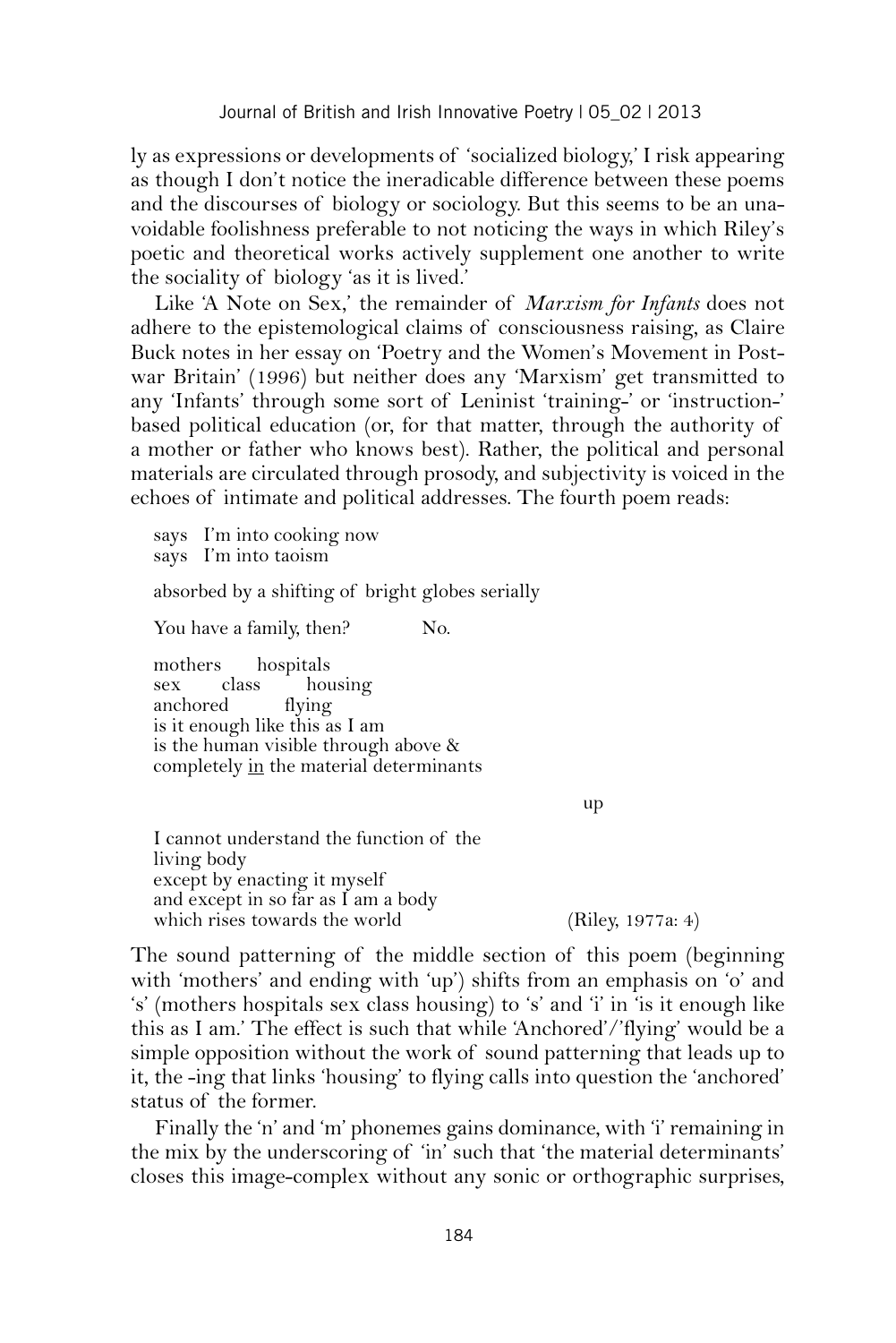subtly echoing the question about how 'I am.' But then 'up' oddly irrupts in a hiccupped syllable with the 'p' phoneme which has not appeared at all in the densely alliterative poem thus far. A British hiccough might better echo the 'enough,' but this is precisely *not* what happens, we are not 'off' but 'up,' in a moment that signals a decisive turn in a poem that already seems quite vertiginous enough. This 'up' also points 'above' the material determinants sonically and semantically rather than 'in' or 'through' them, to the above of the superstructure of 'culture.' But this performative 'up' also points back to the beginning of the poem on the page and back to the names of those material determinants themselves. And it is also perhaps 'up' as in 'time's up.'

The question remains, however: 'is it enough like this as I am'  $-$  it, this, and I linked in a question, this is as I am, but is *it* enough *like this*. It and I are crossed like anchored and flying, and what I am is woven into the elements that precede and 'house' it. The first moments of this poem are, let's recall, a sort of anonymous reported speech: 'says I'm into cooking now/says I'm into Taoism' seem to have introduced the 'I' into the poem as a quotation from a third person, echoing the impersonality of all strategies for meeting externally defined personal needs. But is this, is it, am I, enough? Is this impersonality of the subjective 'I,' is its sociality enough, even if the 'I' is socialized and therefore never a self-contained sovereign agency?

The effect of the crossing of it, I, and this is such that when we return to the 'I' in the final stanza, what 'I am' (a body) is an 'it' *I enact*, suggesting that the speaking and enacting 'I,' the subject of enunciation, is itself something that is enacted. This final stanza consists of a sentence taken directly from Merleau-Ponty's *Phenomenology of Perception* (1945/2002), a philosophical work that greatly impressed Riley. The sentence narrates the paradoxical experience of the body simultaneously as object and subject of perception. Each of these frameworks, the objective and the subjective, elides the other, but it is only in and as this shifting back and forth that any understanding must take its place. This is what *cannot* be understood of or by the living (socialized) body, namely, its needs and desires, at least not when society and biology, subject and object, are understood as discrete regions of experience, however mutually 'interacting' they may be. But this theoretical statement cannot explain the poem that includes it; it is also affected by the jolt of the poem's spacing ('up') and the lines that precede it. The only possibility for knowledge is a rising of the (biological) body not *above* the (social) world but *towards it*. In this way the 'up' transforms and is transformed by the end of the poem, as are all of the 'material determinants' and the theories that would seek to name them.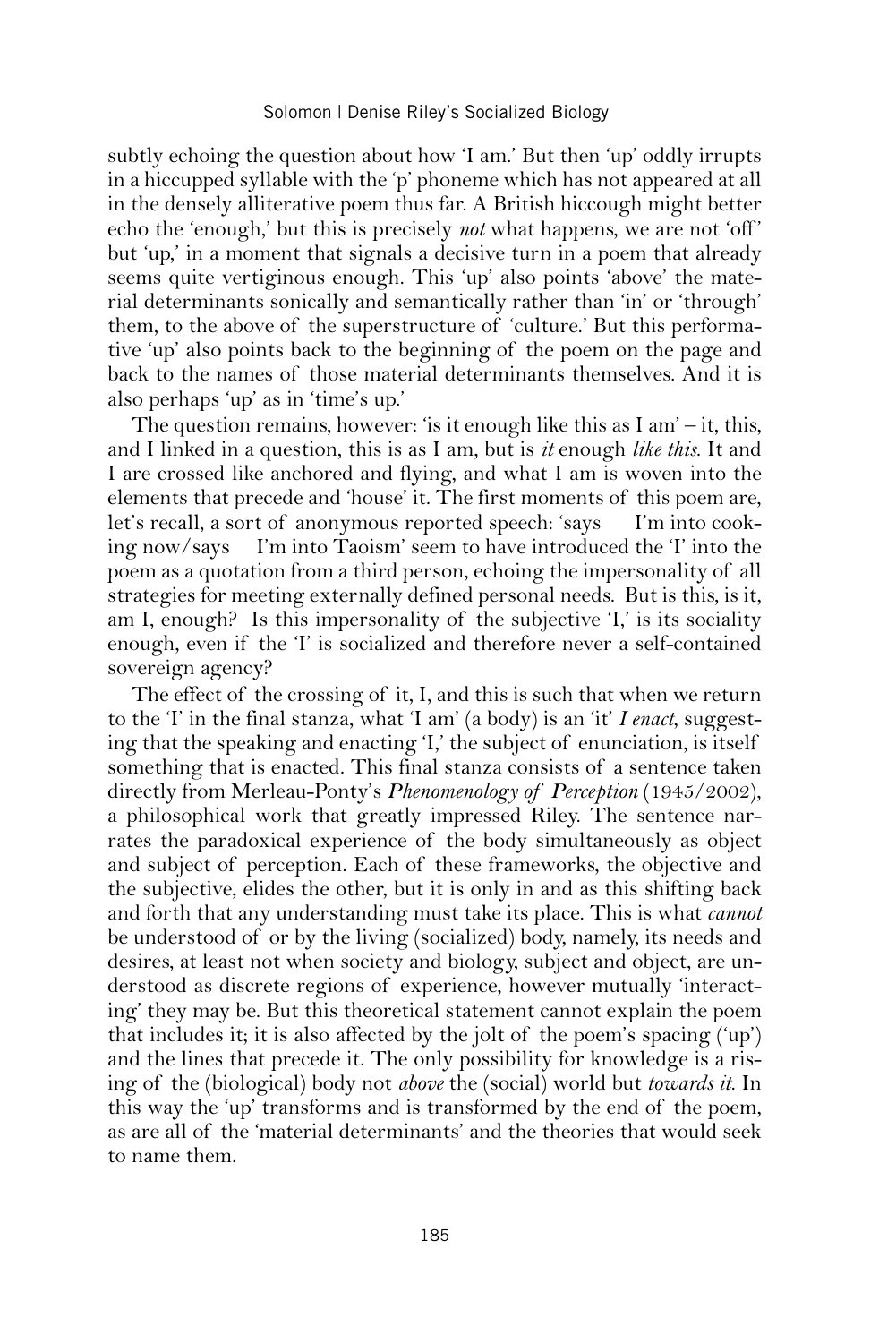Journal of British and Irish Innovative Poetry | 05\_02 | 2013

The poem on the next page traces another topography of the body in speech, recalling Merleau-Ponty's (1945/2002: 87–102) account of phantom-limbs in its efforts to understand the I/you relationship in terms not reducible to an interior/exterior dichotomy:

the speaking, the desire to be heard the hearing, the desire to be told

tongues piece the joints of scattered limbs click lubricants of social grace 'articulacy' articulates

a flow, a dazzling mass

the speaking, the desire to hear the hearing, the desire to be spoken

is thus sweet massy a diffused glowing extension

to you (shaking) to you (absence)

(Riley, 1977: 5)

This poem moves between two interconnected experiences of direct address: speaking so as to be heard and hearing to be told are followed by speaking as 'the desire to hear' and hearing so as 'to be spoken.' The first, in which 'tongues piece the joints of scattered limbs/click lubricants of social grace' works, through such clicking articulation (and one can hear in the hard consonants of 'click lubricants' the socially graceful clucking of tongues) to articulate 'a flow, a dazzling mass' that quickly turns into a less venerated tradition of speech. 'The desire to be spoken/is thus sweet massy a diffused/glowing extension/to you': here the glow of desire is diffused and extended like a phantom limb that neither excludes nor wholly encompasses 'you.'

Jonathan Culler has argued that apostrophe, the figure of speech in which some inanimate or absent person or thing is addressed as if present and capable of responding, is a feature of all lyric rather than a special case (Culler, 1981). This is so, according to Culler, insofar as lyric works in vocative modes to produce textual events rather than merely to represent events extrinsic to the action of the poem. For Culler (1981: 149),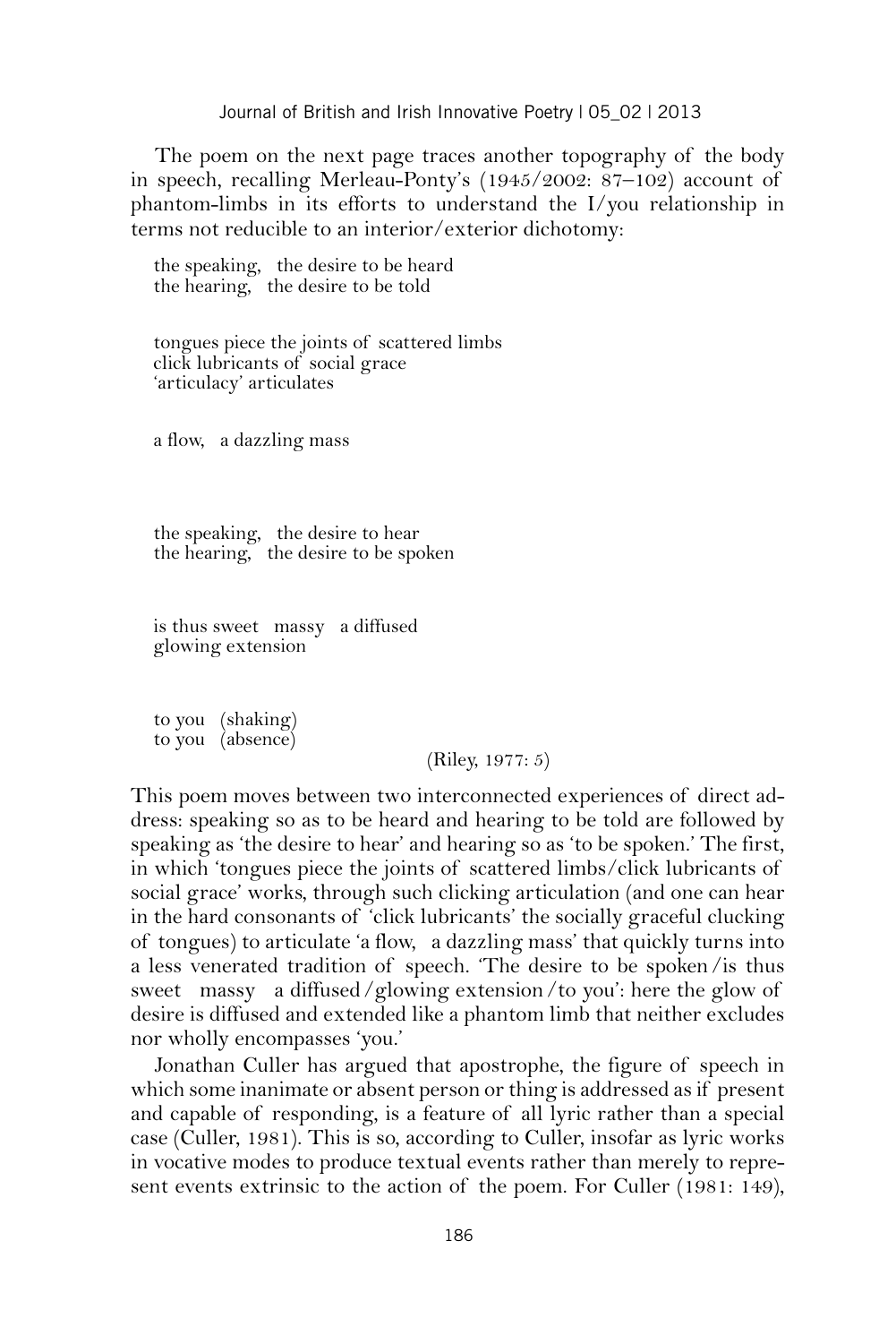apostrophe has 'a special temporality which is the set of all moments at which writing can say "now"', and this temporality is foundational to lyric as a genre or mode of discourse; the vocative call to another is the very stuff of lyric poetry. Culler further suggests that

one distinguish two forces in poetry, the narrative and the apostrophic ... Nothing need happen in an apostrophic poem ... because the poem itself is to be the happening ... Apostrophes remov[e] the opposition between presence and absence from empirical time and locat[e] it in a discursive time. The temporal movement from A to B, internalized by apostrophe, becomes a reversible alternation between A' and B': a play of presence and absence governed not by time but by poetic power. (Culler, 1981: 149–50)

Taking into account the hyperbolic, fictional power of apostrophe as outlined by Culler, the 'I' and 'you' of lyric address cannot be reduced to empirical intersubjective discourse. 'I' remains, rather, an inanimate linguistic personhood that has no authority except in relation to a 'you' that it animates in order to be animated by it. It is this discursive time of address that conditions the lyric power to produce a textual event, as Culler suggests all apostrophe does. On its own, Riley's poem reads as an enactment of this deconstructive movement of apostrophe. But here I would protest that reading this poem as an application of Culler's writings misses the particular *social* staging of lyric address in Riley's work.

Barbara Johnson's essay on 'Apostrophe, Animation, and Abortion' brings Culler's theory of apostrophe into an encounter with sociopolitical debates about abortion, showing how the 'poetic power' of apostrophe can have analogous effects in the (real) 'world of difference' (Johnson, 1987). For Johnson, apostrophe can function to animate another who will, in turn, animate the first speaker (as in the case of the unborn 'child' whose imagined ability to be addressed and to respond lends the pro-life apostropher a considerable degree of authority). Johnson has exposed the extent to which apostrophe, as figure, carries with it social contradictions far beyond the scope of an abstracted 'I' and 'you.' This sociality of lyric is signaled, in Riley's work, not merely by the appearance of the word 'social' in the text but, as the poems work together to show, and as no single poem can quite demonstrate on its own, this sociality is constitutively built into the body and voice, as 'the desire to hear' or 'be heard' obviously comes before and stays beyond the hearing of any individual utterance.

Apostrophe's performative power works in this way against itself, effectively destabilizing any empirical temporality of the speaking subject and infecting it with the sociality latent in the mother /child dyad; as Johnson (1987: 192) asks: 'who, in the final analysis, exists by addressing whom?' Indeed, the chiasmus of 'the speaking, the desire to hear/the hearing, the desire to be spoken' inverts the primacy of presence to self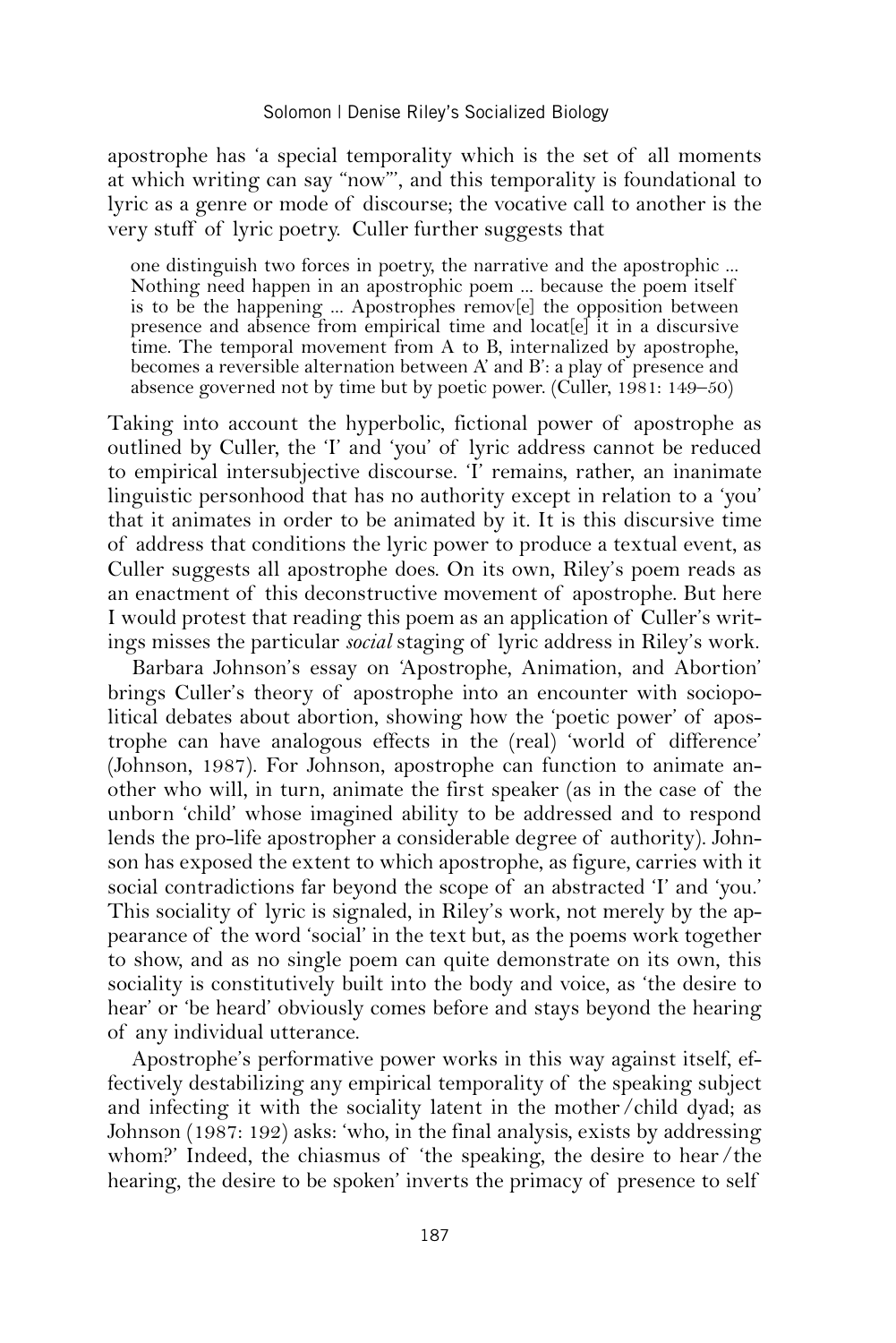Journal of British and Irish Innovative Poetry | 05\_02 | 2013

via a speaking to the other who is to animate the self 's own mouth. 'My' voice in this poem comes from 'your' mouth, but you are not just anyone; voice is experienced as a phantom limb, a diffused and massy 'extension/ to you' who are an absent and shaking linguistic person. The love poem is thus inflected by Riley's social inscription of motherhood from the other poems. The tripping movement across imagined and real borders between 'I' and 'you' is not reducible to the stance of a 'self' in relation to some 'other,' as in the ethics of intersubjectivity; they are already soaked in the socialized biology of speech as they are lived. Once again, Riley's work considered as a whole insists that socialization cannot be reduced to intersubjectivity.

This model of speech is more fully elaborated in the antepenultimate poem in the volume, in which speech is narrated in the third person, the objective experience of the body as a set of objects:

A woman's head occupying the whole depth; a white ground.

Her head turning and the voice and the voice beginning.

The hand reaching, brushing slowly across the mouth and withdrawing, thus describing an arc.

The voice repeating a phrase which the mouth shapes.

The mouth and the hand together encircling the words.

This impulse renewed over and over again.

(Riley, 1977a: 17)

This poem traces the emergence of 'voice' as a phenomenological category terminating and originating in repetition ('renewed over and over again'). The poem's third person narration allegorizes the exteriorizing and objectifying nature of theorizing the body in impersonal terms. The body in question is marked as a feminine impersonality, alternating between the definite and feminine possessive articles ('A woman's head' and 'her head' interspersed with 'the voice,' 'the mouth and the hand'). The poem traces a movement from subjective experience to objective appearance, beginning with the attempt to perceive a total immersion in subjectivity: 'A woman's head occupying the whole depth,' and then the parts of the body that enact speech are parcelled out as objects, primarily hand and mouth. These are the agencies of speech as the body attempts to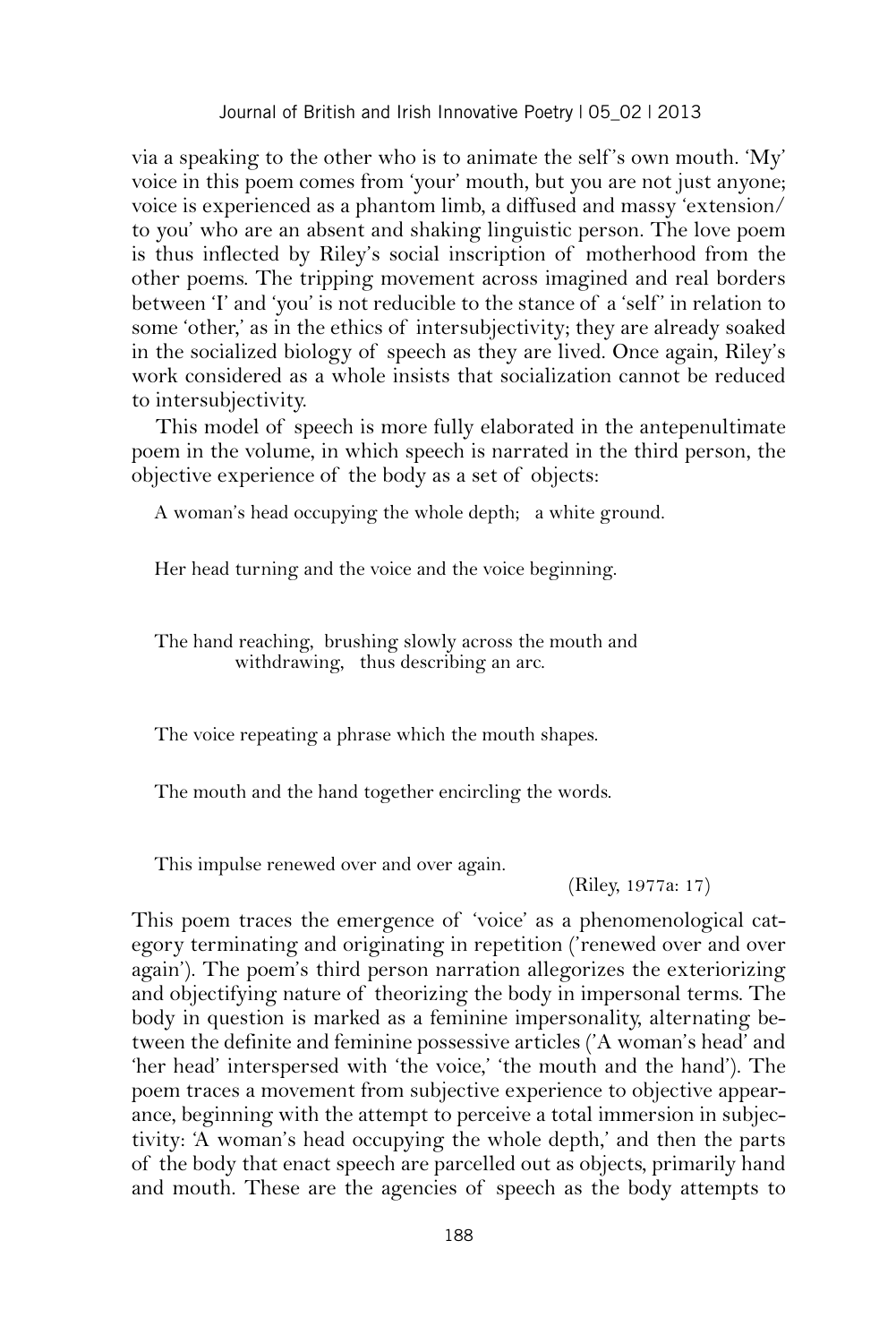form and shape a language that in fact gives it form: 'The voice repeating a word which the mouth shapes./ The mouth and hand together encircling the words.' Finally, 'This impulse renewed over and over again,' an impulse to speak coming from outside the hands but within the world of the woman's head, in which language gives contour to the hand and mouth within the total field of the 'woman's head' that it simultaneously constitutes. There is no mention, in this poem, of 'you,' but the conditions for any address are shaped by this constitutive exteriority and iterability of 'the voice.'<sup>22</sup>

A few pages earlier, the fourteenth poem brings 'you' into this dynamic, narrating the affective intensity that both 'you' and 'I' have felt upon meeting 'people in rooms.../... burning.../& alight with eagerness and almost touch  $\ell$  stay the night here and yes!' The poem is breathless, briefly cathecting on different objects of promise as it passes between each 'particular/ whatever.../that shone to the eye immediately', including 'your' own face in the mirror:

you've met I've met people in rooms before we've gone into rooms burning with our own rightness for now & alight with eagerness and almost touch & stay the night here and yes! the blazing ever-realised vividness of that particular whatever - stone postcard slow scarlet of a paperback's creased edge sharp corner of soap & at the mirror your face outdated since you are already gone on ahead of it to this on which you are embarked & goodbye to your opened face as you turn back to the lit room seriously - anyway that shone to the eye immediately

before

touch

#### (Riley, 1977: 14)

The first words of the poem assert a continuity between 'you' and 'I' ('you've met I've met people in rooms before'), the vagueness of the verb and predicate forcing a recognition that indeed 'you' and 'I' have both had this same experience. The distinction between you and I is then dissolved in the next line into we: 'we've gone into rooms burning with our own/ rightness for now,' which might have been a bit harder to get 'you' to ascertain had the stage not already been set for 'our' conflation.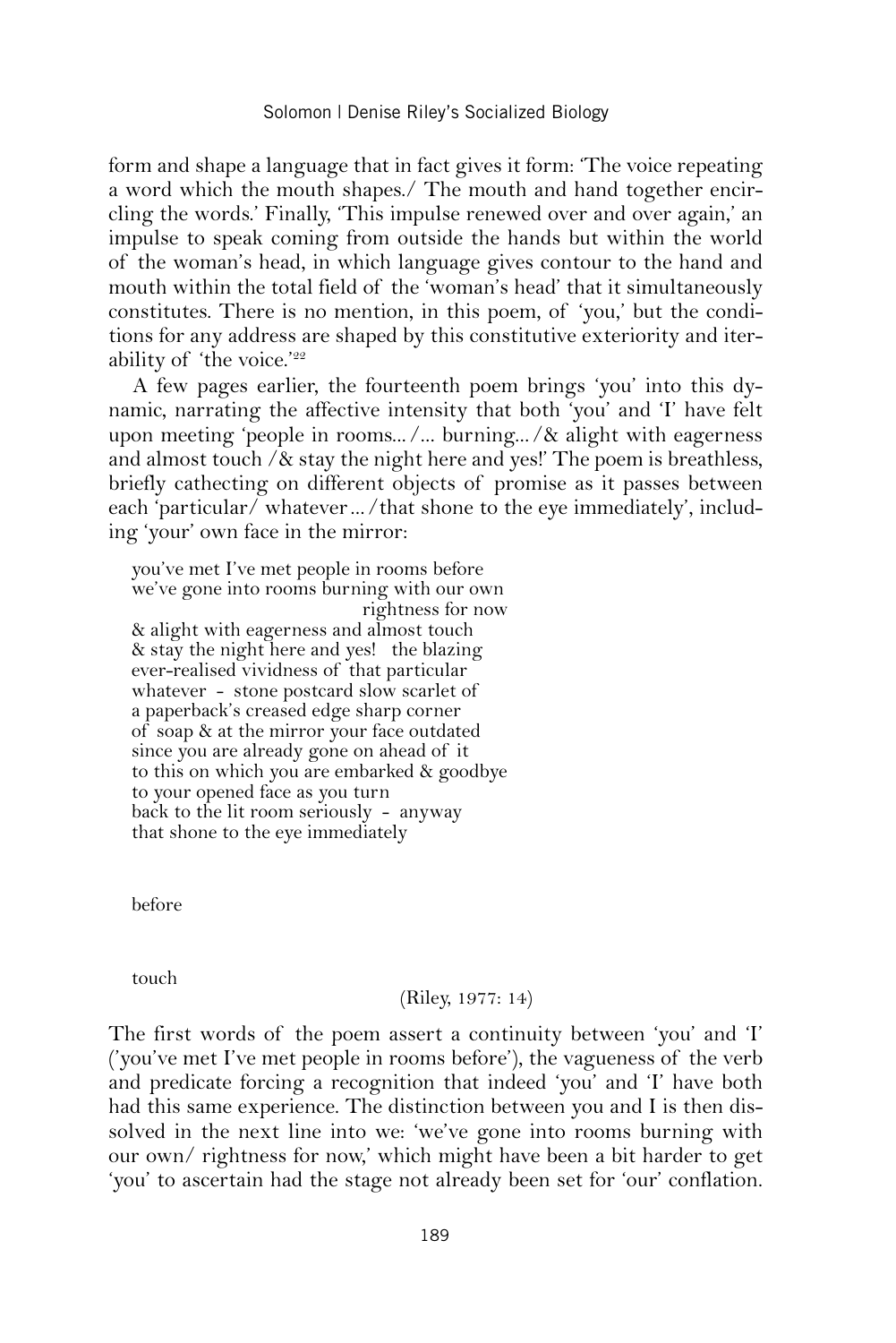The next few lines speed up with the casualness of opening ampersands echoed in the 'ands' that follow later in each line, the internal rhyme of 'rightness'/'alight'/'night,' and the consonance of 's' and 't' repeating ('eagerness and almost touch  $\&$  stay'). The opening affirmation culminates with '& stay the night here and yes!' after which the poem is slowed down by 'the blazing/ ever-realised vividness of that particular/ whatever–' 'whatever' dulling the 'vividness' that the poem subsequently attempts to articulate. The next lines' relative lack of punctuation and abundant enjambment make them read quickly, if not exactly 'vividly:' 'stone postcard slow scarlet of/ a paperback's creased edge sharp corner/ of soap & at the mirror.... ' And right here, between these vivid objects and the room 'alight' with promise is 'your face outdated.' Once again 'you' is the impersonal you, directed to anyone listening and more or less interchangeable with 'I': '& at the mirror your face outdated/ since you are already gone on ahead of it /to this on which you are embarked....' Here the lyric subject is, like the reader, burdened by its own necessary retroactivity, as 'you' are/'I' am already past as we turn toward another person or object, and you experience this redoubling of self-presence by reading the poem's addresses. At this point the poem gathers speed: 'since you are already gone on ahead of it' might almost be a sequence of dactylic tetrameter, depending on whether or not the 'you' is impersonal and unstressed or apostrophic and stressed. This is followed by the metrically irregular and overly grammatical 'to this on which you are embarked ...' and then a departure from this encounter with your anachronistic face and from the regular meter that led away from it: 'goodbye/ to your opened face as you turn/ back to the lit room seriously.' The high-speed intensity of these lines is rhetorically disregarded or dismissed by an 'anyway:' 'anyway / that [i.e. 'that particular whatever'] shone to the eye immediately ...'. All of this has taken place 'before/ touch,' and so the 'touch' of a prospective lover emerges both as animus and endpoint to the 'vividness' of each 'particular whatever,' much as it haunts the face in the mirror throughout. The touch of sex is thoroughly interspersed with the self-regard that it both faces and follows after (in the double sense of 'before'). This interplay of conversational and ecstatic tones reappears in the second-half of the sixteenth poem, after three shorter stanzas, the first composed in vocative and almost mystical lyric, the second listing fragmented figurations of some undefined entity, and the third a single line further juxtaposing coolness with emotion:

hold fast in arms before astonished eyes whom you must grasp throughout great changes constant and receptive as a capital city

| is now a fire | now a frozen hand |
|---------------|-------------------|
| a rainstorm   | white birds       |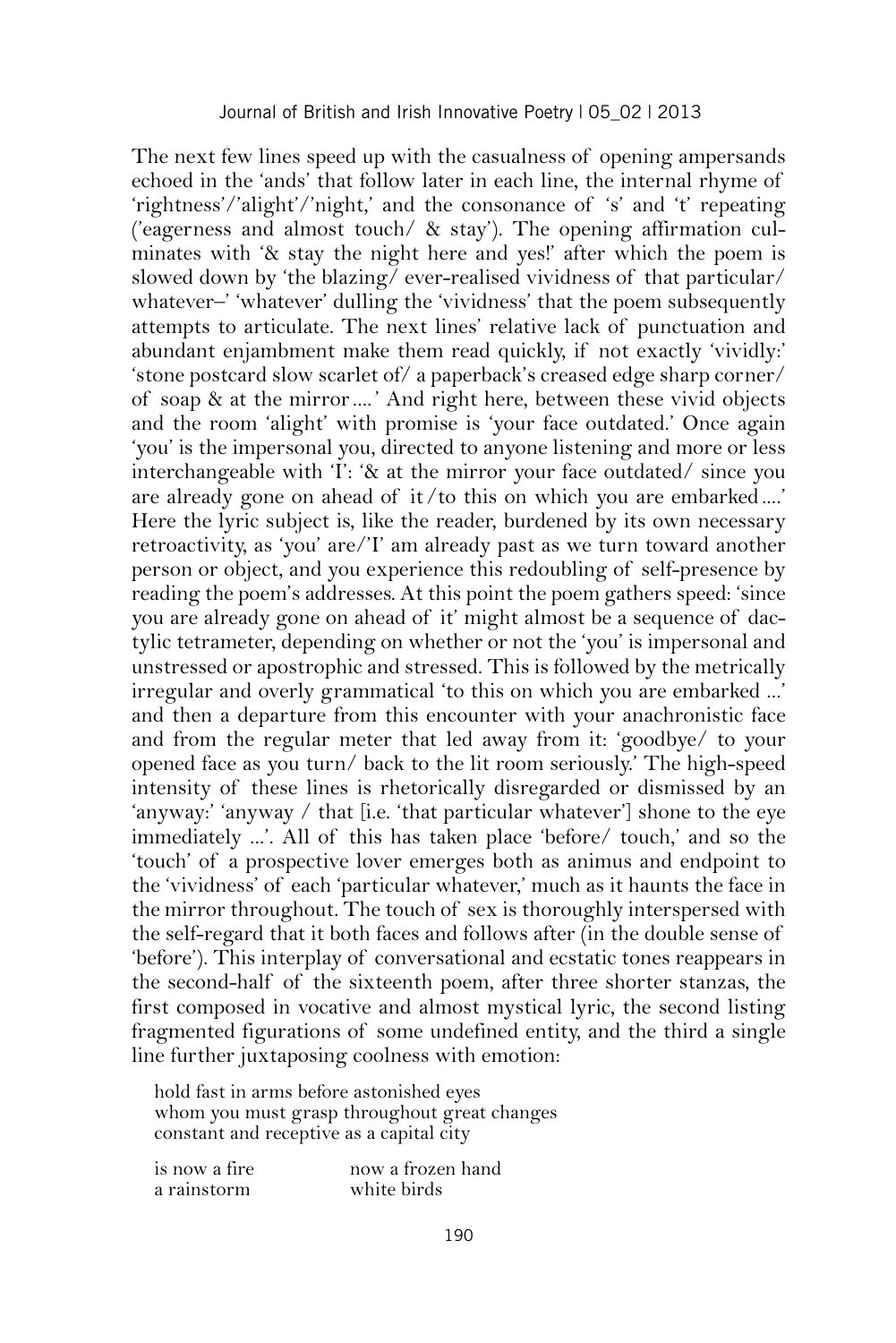a rotting log a young boy<br>a savaged sheep an indifference a savaged sheep a kind of seriousness, a kind of rage and through each transforming yourself to be not here whose body shapes a hundred lights a glowing strip of absence night's noisy and particular who vanishes with that flawless sense of occasion I guess you'd have if only I knew you at first light leaving 'the wrong body', old, known (Riley, 1977: 16)

The stanzas diverge in structure and tone, but there are some clear continuities between them. Beginning with the first line, there are unmistakable, if rather unexpected, echoes of 'Dreams,' an early poem by Langston Hughes (1994: 32): 'Hold fast to dreams/ For if dreams die/ Life is a broken-winged bird/ That cannot fly// Hold fast to dreams/ For when dreams go /Life is a barren field/ Frozen with snow'. Not only are the opening words of each poem the same, but each first line shares an end rhyme (die/eyes), and meter (iambic tetrameter). Moreover, the 'white birds' and 'frozen hand' in Riley's second stanza take on a new significance in light of this intertext, echoing as they do the barren fields of Hughes's dreamless dreamland. Hughes' injunction to dream within the context of U.S. racial oppression and economic exploitation positioned the sovereignty of imagination ambivalently between escapist fantasy and revolutionary force. Riley's second stanza ends with 'an indifference,' terminating the 'great changes' in Hughes' bleak, affectless landscape that threatens to neutralize the charge of the antitheses that precede it (fire or frozen, mineral or animal, rotting or young). But the grammar of Riley's first stanza is ambiguous: in the second line, does 'whom' correspond to the 'eyes' or to whatever one must 'hold fast in arms' (perhaps a dream?) *before* the eyes? What is being modified by 'constant and receptive as a capital city?' Is it paradoxically the 'great changes' from the previous line? There is no punctuation to help us here, and the second stanza only produces more ambiguity: what exactly *is* 'now a fire,' etc.? On what object are these figural transformations enacted?The challenge of the poem lies in its demand that this otherness without place, this thing that must be held or must hold 'fast in arms,' must also somehow survive and be survived. The final stanza speeds up again into that rapturous, breathless lyric stream that we saw in the fourteenth poem, lacking punctuation and replete with enjambment and suggestions of regular meter (the almost trochaic tetrameter and rhymes of 'whose /BOdy SHAPES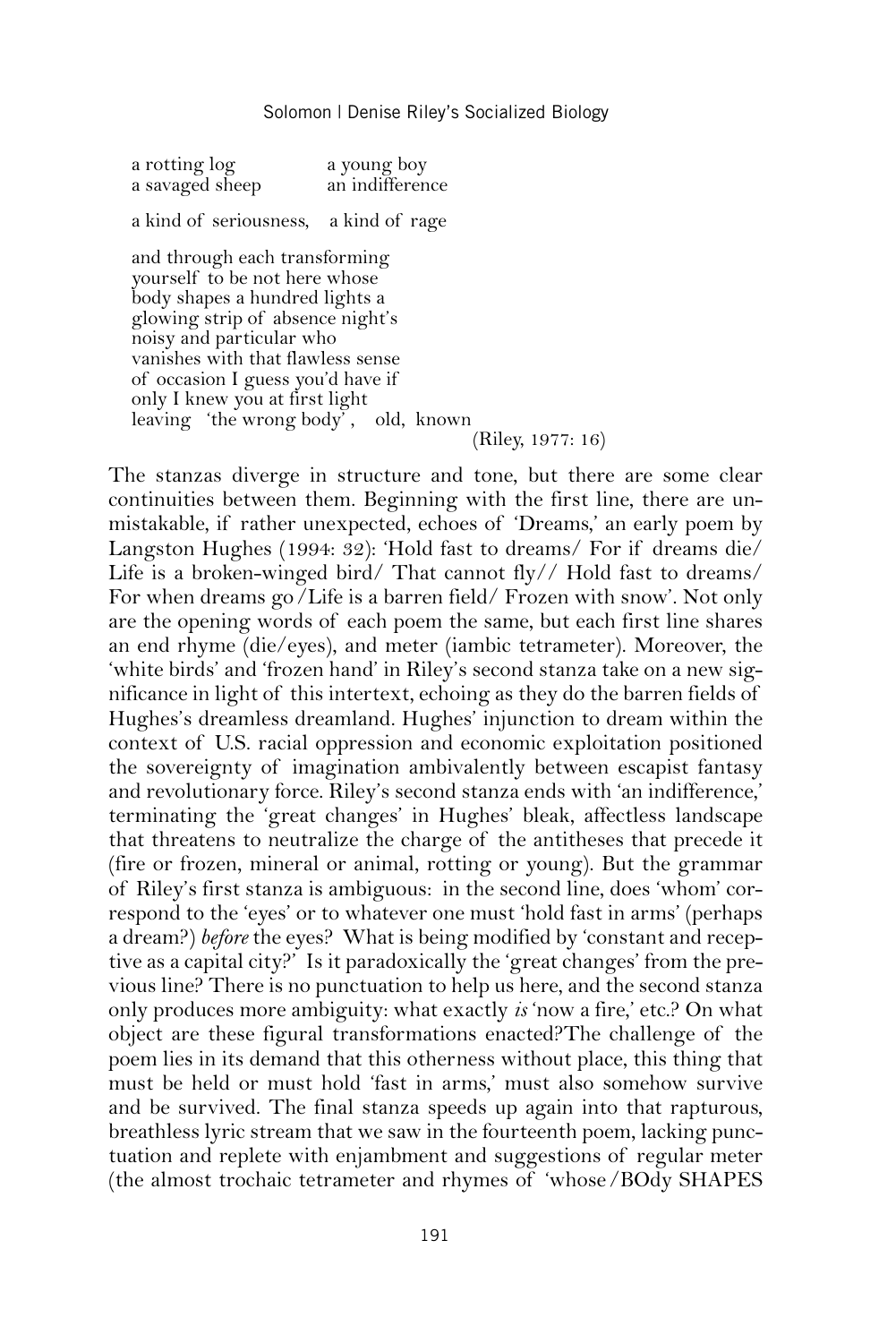a HUNdred LIGHTS a/GLOWing STRIP of ABsence NIGHT'S... '). Again the poem is primarily addressed to an impersonal you who could also be an 'I' or a 'one': 'and through each transforming/ yourself to be not here.' This otherness can only be elsewhere, somewhere other than this lonely anonymous capital cityscape 'whose/ body shapes a hundred lights,' and 'you' are one who, like the capital city, 'vanishes.' Still, the location of this otherness in transformation is unclear – indeed, the very occasion of its /your transformation is unknowable since we don't know whose or what entity's 'wrong body' is being transformed or left behind in the first place: 'with that flawless sense /of occasion I guess you'd have if /only I knew you at first light/leaving "the wrong body...."' This 'old, known' body, however, was never known or even dreamed by the speaker. Here Riley takes on the problem of knowing the affective struggles of anyone else. 'The forces of circumstance' that guide anyone else seem to be 'a frozen hand... an indifference' to me. This attempt to know and to feel anyone else's life will be the standard to which so much of Riley's later poetry will hold itself. For my purposes, it is worth noting the movement from the assertion of indifference to the rapturous lyric of the final stanza. Although the poem ends by recognizing the inability to know from what interpellation another person has struggled to break away, the lines that immediately precede it bespeak a passionate and compassionate movement that burns with more 'rightness' than the doubt that surrounds it.

I will close by reading the tenth poem from *Marxism for Infants*, in which Riley narrates a less bleak dreamscape, albeit one that all the same 'looks impossible.' This poem is quite distinct from the rest of the collection in that it reads as perfectly grammatical (if imperfectly punctuated) prose. It is one of few poems in the volume other than 'A Note on Sex' to feature a sustained conceit and to provide a seemingly straightforward narrative account. This very short story recounts an attempt to move from one unlikely domestic setting, presumably brought on by the force of circumstance, to something willed and genuinely chosen:

I lived with my children in a warm bright and harmonious room which formed the crest of a high timber scaffolding - a room on stilts. Outside it was a black night, an old railway yard, abandoned tracks, a high wind. Our room although too small for our needs was glowing and secure despite the fact that it had no roof, that its walls led straight upwards to the black clear sky.

I left there briefly and encountered x who pointed upwards to show where we should both go. A smooth platform hung in the sky, its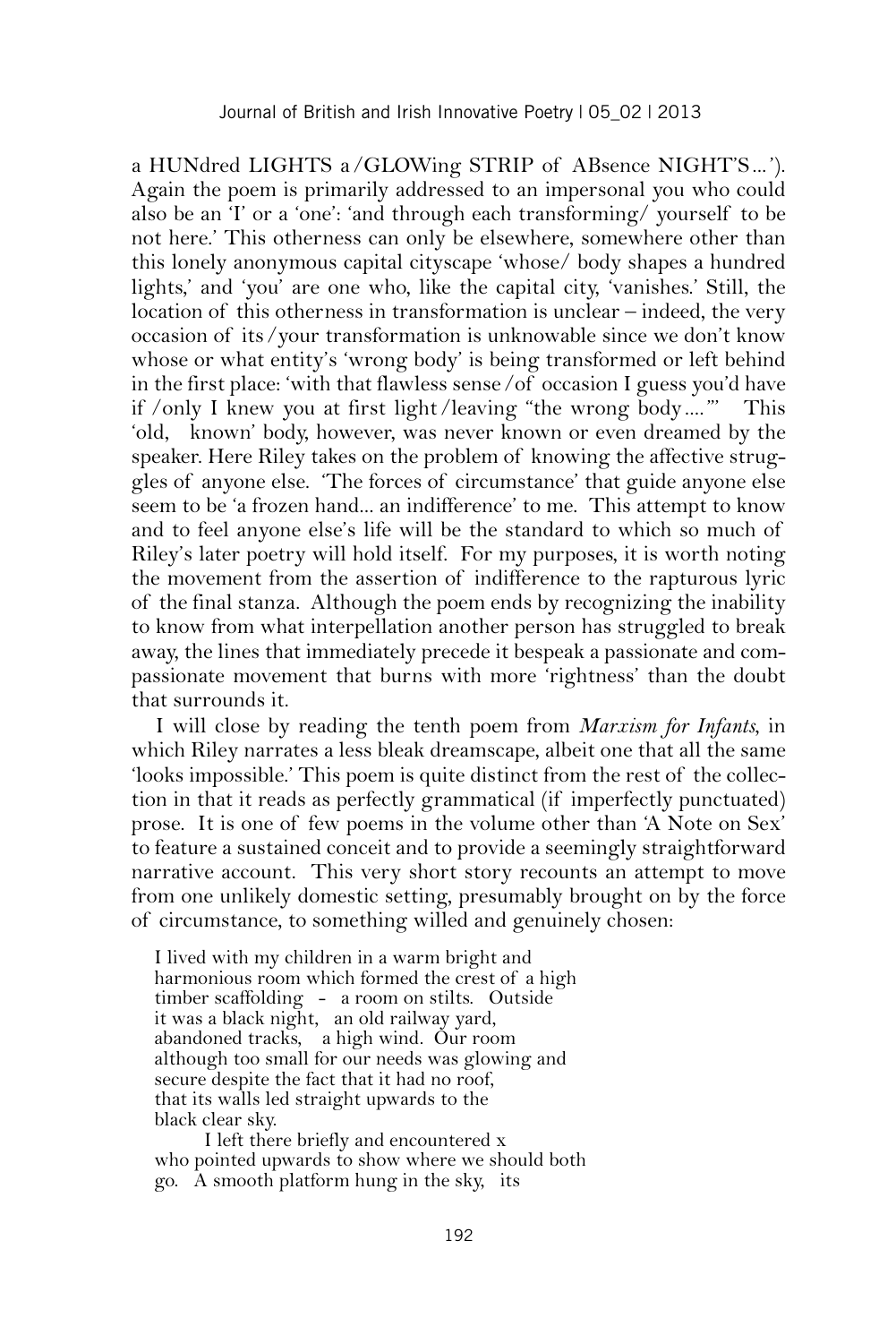only access a long swaying cord joined to its midpoint, the end of which drifted against my face. It looked impossible but I was not disheartened.

#### (Riley, 1977: 10)

The first stanza provides a surreal portrait of a sort of squat: the surroundings are 'old' and 'abandoned,' and the atmosphere, following the pathetic fallacy that is perhaps all that can be seen from within the 'grave embrace' of the family, is a 'black night' with 'high wind.' The room is both removed from and a part of this world: it is 'a room on stilts' yet has 'no roof.' This housing report vacillates between pointing out the shabbiness of the squat and emphasizing its miraculous sufficiency: this is the dream of the family always being enough even as it is wide open to and propped up by 'the outside' that simultaneously abandons it to itself. Thus the room, 'although too small for our needs' and 'despite the fact that it had no roof' appears 'glowing and secure,' 'warm, bright, and harmonious.' The poem does not simply demystify the bourgeois comforts of security and harmony; they are presented as part of the same fantasmatic reality that extends 'upwards to the/ black clear sky.'

At this point the poem shifts to its second act, in which the speaker recounts having 'left there briefly.' What transpires is an encounter with 'x,' an ambiguously authoritative figure who suggests 'where we should both/ go.' The 'impossible' architecture that follows ends the poem ambivalently. If 'it looked impossible,' then why is the speaker not disheartened? Is it because she is plucky and believes that with effort she will succeed? Or, alternately, because she does not want to leave with x at all but would prefer to remain in the roofless house? Should we read the speaker as intentionally withholding the reason for her perseverance? Or, reporting a dream, is she merely recounting an affective state without any understanding of its cause? The poem leaves these questions suspended, and in this way invites the reader to speculate on the affective dimensions of housing and the as-yet-inscrutable nature of the needs of single mothers within a regime of the figure of the mother as vessel of intersubjectivity.

Like much of *Marxism for Infants*, then, this poem lays bare a range of affects and experiences for the reader's attention. This is not, however, because these poems invite the reader to imitate the lyric subject or to find moral integrity by censuring her. Rather, *Marxism for Infants* traces the production of speech through the matrix of its embodied inscriptions. Lyric address, as the purportedly ethical management of otherness, is shown to be coeval with and implicated in the institutional (linguistic, ideological, and repressive) discourses of the capitalist nation-state. But what these poems bring to the surface is the way in which wants and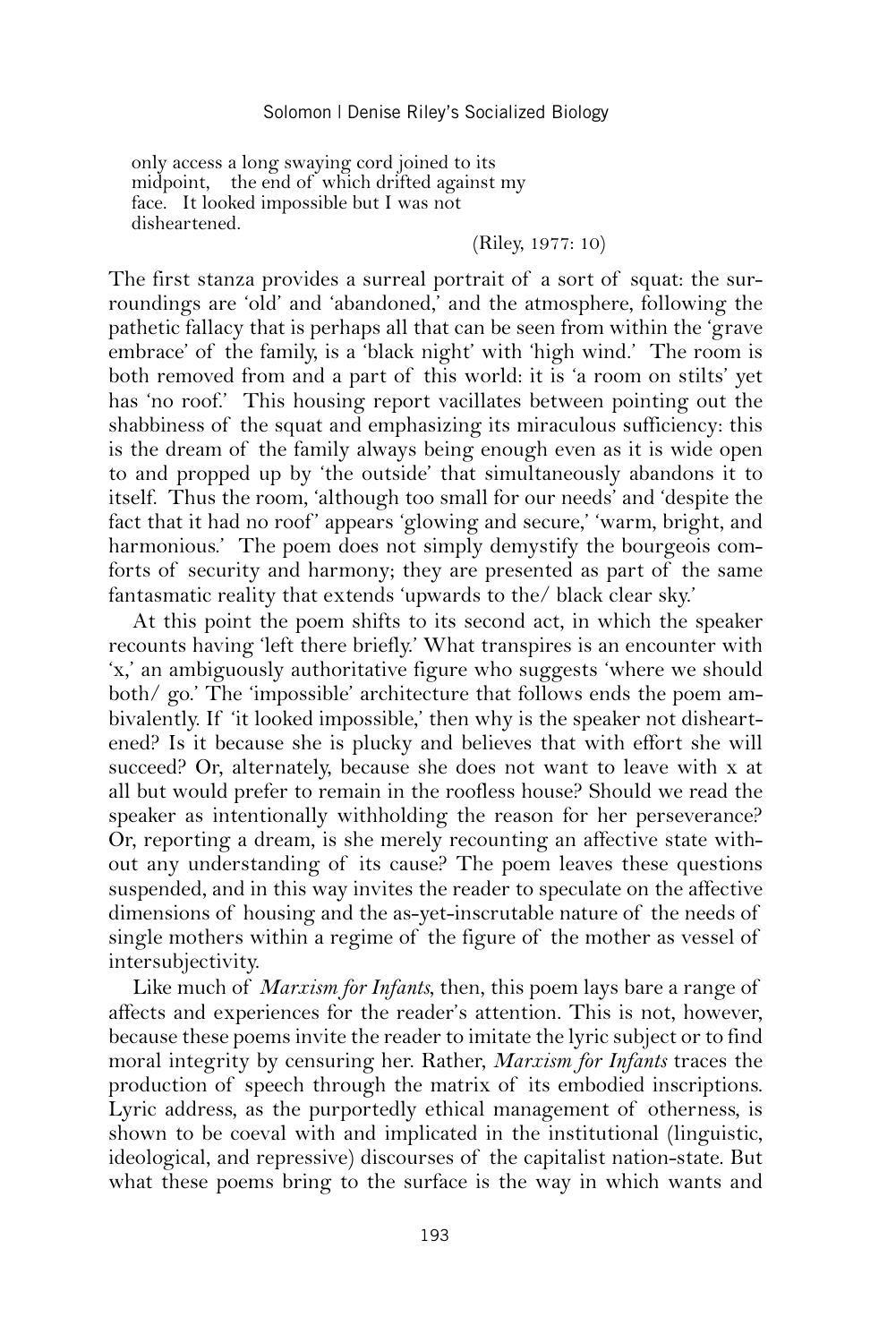needs are, all the same, constantly produced within and through this matrix, written onto and out of the socialized body: and they will continue to be so even after any revolution. 'Real' needs and wants are recuperable for struggle only through their rehearsed expression, only through repeated, partial attempts to share them with 'you.' This is the socialized biology of Riley's lyric, which cannot be produced in expository discourse but only in the vocative registers of a lyric that simultaneously decries the myth of a pre-political, ethical realm of pure intersubjectivity. So no, it is *not* enough like this as I am, but it will even more certainly never be enough as long as all that passes before touch is consigned to the realm of the ethical, of pure intersubjectivity, of some mother's good sense to develop herself into the psychology of a fantasmatic child.

#### Acknowledgements

Thanks to Andrea Brady, Emma Heaney, Nisha Kunte, David Lloyd, and Shaoling Ma for support and advice as I researched; Hannah Westall at the Girton College Archive, Cambridge University was especially helpful. Peggy Kamuf, Neil Pattison, and Jessica Stites read earlier drafts and provided invaluable suggestions for revision.

#### **Notes**

- 1 Riley suggested as much in a private conversation with me in August, 2010.
- 2 By the time of Am I That Name, Riley had come to question the gesture of repairing voicelessness through speaking 'as' any particular identity or sociological category (Riley, 1988).
- 3 Cf. Barrett and McIntosh (1982) for a trenchant critique of Christopher Lasch's Haven in a Heartless World (1977).
- 4 Cf. Collections of British feminist poetry such as Fell et al. (1978), Mohin (1979) and Roberts and Wandor (1977).
- 5 See 'Waiting' (Riley, 1993b) for a chillingly elliptical account of Riley's early family life and schooling.
- 6 Email correspondence, 9/22/2010.
- 7 The group was not University based, although many of its members were affiliated in one way or another.
- 8 That is, Riley was not one to demand the immediate dissolution of the state. Left-libertarian socialist feminism certainly did exist, but Riley was hardly one of its proponents. See Lynne Segal's contribution to Beyond the Fragments (Rowbotham et al., 1979) for a canonical expression of left-libertarian feminism.
- 9 I read Duncan's seemingly idiosyncratic gloss of Riley's politics as a symptom of a more widespread ignorance of the history of the women's liberation movement and particularly of its relationship to socialism. The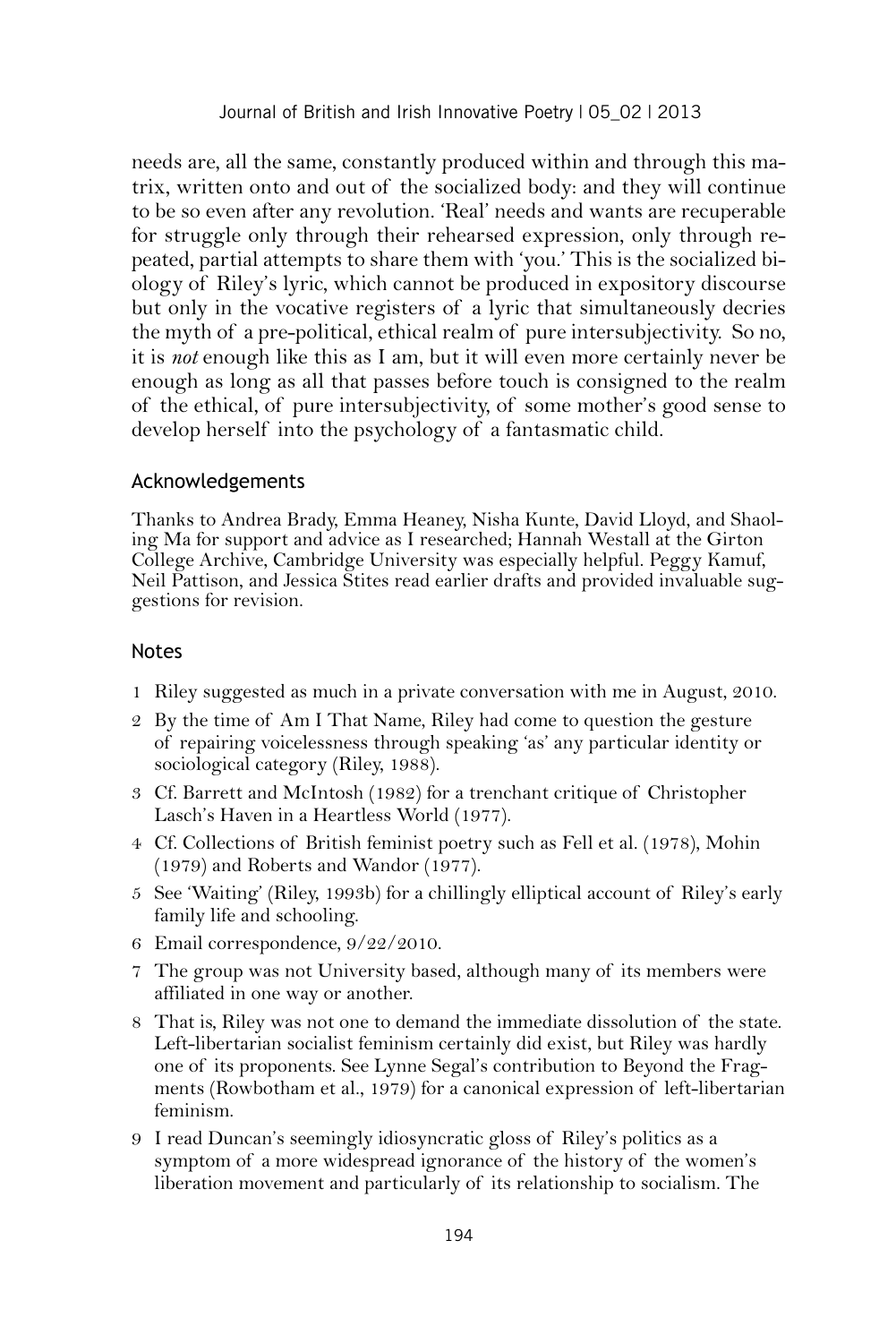literary left seems particularly unaware of the fact that the women's liberation movement argued for decades over the nature of the capitalist state and whether and how to integrate feminist, anti-racist, and anti-imperialist demands into contemporary tactics of class struggle.

- 10 For example, the imbrication of contraceptive provisions with eugenic discourses or more generally of the welfare state with biopolitical forms of discipline and control.
- 11 In this her work is a far cry from her contemporaries' attempts to create 'unified' theories of capitalist patriarchy. See Eisenstein (1979) and Voge, (1983) for such attempts, and Barrett for a trenchant critique of both 'unified' and 'dual systems' approaches to understanding the relations between capitalism and women's oppression.
- 12 As she writes in War in the Nursery: 'I take it that it's necessary both to stress the non-self-evident nature of need and the intricacies of its determinants, and also to act politically as if needs could be met, or at least met halfway. The benign if traditionally unimaginative face of 'socialist planning', is, at the least, preferable to its known alternatives, however much its objects will always tend to be in excess of it and slip away' (Riley, 1983: 193–4). Likewise, Riley is always scrupulous in indexing her understanding of the necessity for single-issue defensive slogans and reform campaigns (such as 'a woman's right to choose') even as she recognizes the practical limits and metaphysical impossibilities of this liberal language of choice: 'The right to choose' must imply the right to choose to have (not merely not to have) children; and this right is a very metaphysical assertion in a situation where provisions for the myriad needs for bringing up those children in a humane way are thin on the ground. And, of course, conspicuously thinner for some than for others. To follow through the 'positive' aspect of the right to choose would entail a many-faceted campaign, a generalizing of the issue, which linked it to a wider context of agitation for the reforms necessary to give more plausibility to the notion of choice. Nevertheless, it seems to me to be wrong to criticize an essentially defensive slogan, so heavily marked by its necessary strategical locations, on the grounds of its incompleteness' (Riley, 1982a: 191). Riley here refuses to stop short of opening to analysis the connections between these different questions of social policy, highlighting the affective tangles from which they are inextricable, and understanding the movements of these discourses and ideologies both with and against their explanation in a simple economic base.
- 13 The essay was revised from its original 1975 version for publication in the journal Ideology & Consciousness and was rewritten again as chapter two of War in the Nursery.
- 14 Her anxiety and shrewdness regarding the limitations of criticizing theoretical presuppositions while using their own terms is reminiscent of Louis Althusser's early writings on Marx (Althusser, 1965/2005). Riley's essay is littered with such skeptical gestures, most notably (and most notably following Althusser) in her querying of 'spatial metaphors' such as those of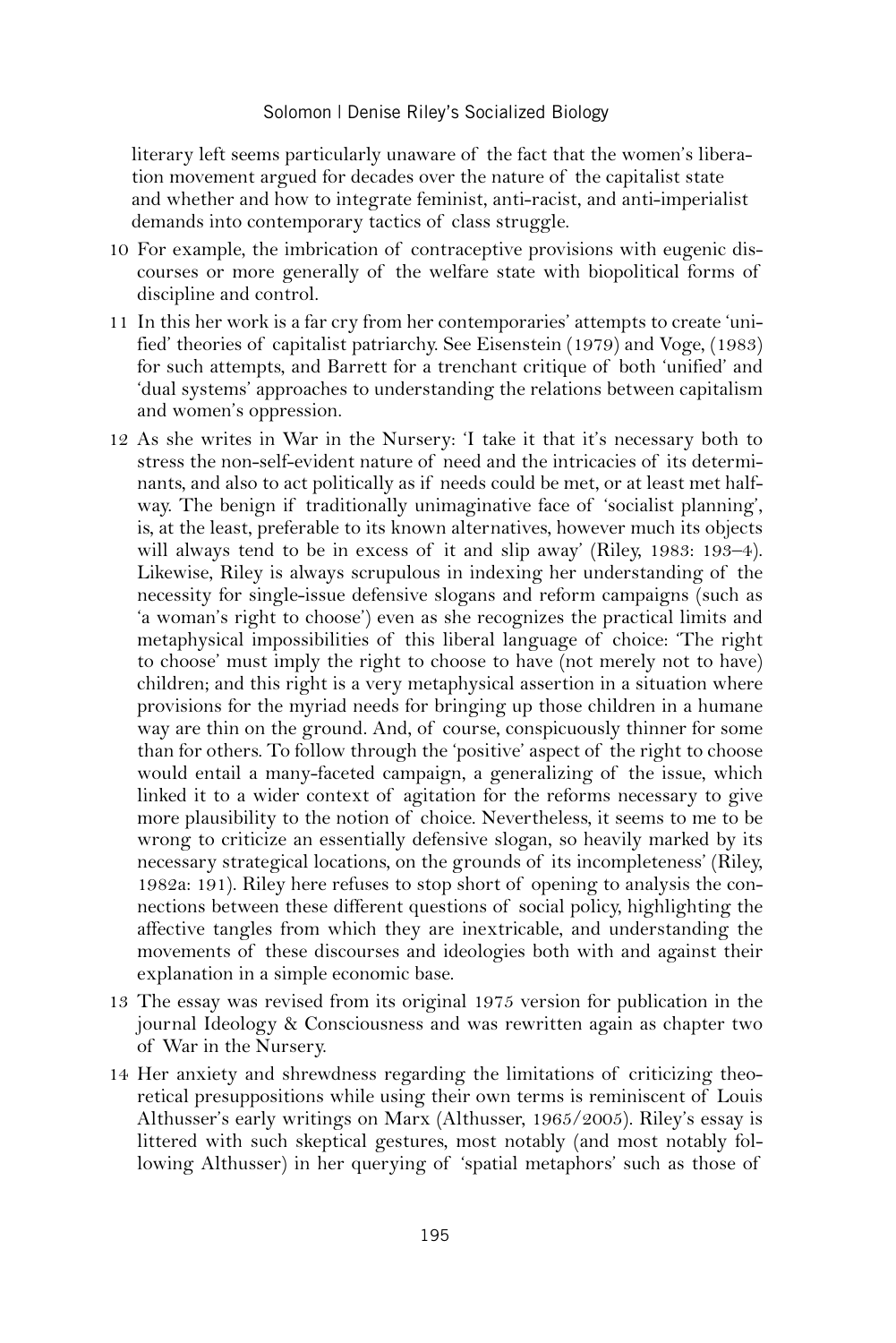'base' and 'superstructure' in Marxist philosophy and historical materialist methodology.

- 15 According to Riley, the common socialist-feminist account of Bowlbyism at the time of her writing saw it as instrumental in reconfiguring policies on childcare after the war. Riley herself contests this received wisdom, demonstrating that the timing didn't work out in quite this way, and that 'the state' never worked as a single entity in concert with psychoanalysis. Rather, this particular narrative is, she argues, a back-formation of the 1950s, and the closure of wartime nurseries also had to do with many other ideological formations, most notably those surrounding the 'mother' as a separate entity from the woman worker (though these could be collapsed for the sake of expediency to correspond with the necessity for temporary women's work in munitions). These ideological formations, she argues, predated and extended far beyond the reach of developmental psychology, and they were often to be found in avowedly socialist and feminist discourses.
- 16 The above passage also indicates Riley's ongoing interest in slogans as effective agents in the world worthy of analysis not only on the level of signification but also of distribution and effects. For Riley, rhetoric is perhaps the central stumbling block for political analysis; neither ideological struggle nor materialist correctives are sufficiently able to understand the workings of rhetoric. The explicit lesson from War in the Nursery, then, is that the gaps between intention, speech act, and effect need to be respected and held apart even as they bleed into each other. On the power of pronatalist rhetoric: 'Rhetoric doesn't make women have more children through the sheer power of the word – the word narrowly conceived. Its presence matters, though, to put it mildly, and has to be assessed, irrespective of whether it 'works' in the most detectable sense' (Riley, 1983: 151-2). The way in which the 'presence' of rhetoric and language 'matters' and 'works' is a source of continual curiosity for Riley, in her prose and in her poetry.
- 17 Orwell writes: 'the birth rate ... is not likely to rise to the replacement level until those in power, as well as the ordinary people in the street, come to feel that children matter more than money' (1971: 49–50; cited in Riley, 1983: 156).
- 18 Thomas Butler argues this last point at more length in Writing at the Edge of the Person (2005).
- 19 Most readers have taken the title as a directive to read 'savage' only as a metaphor for 'women.' At least one reader has questioned the racist and imperialist overtones of this figuration, insofar as it is *used* for the deconstruction of gendered rather than racialized discourse: 'The co-optation of the metaphors to a feminist project, which does not yet specifically engage race, is problematic because the conflation of gender and race denies the specificity of the colonial experience. But because this language does not reappear elsewhere in Riley's work, its use in her poem is arguably part of her critique. Nonetheless, Riley never makes this criticism explicit through the theoretical discourse of the poem in the way that she does with gender, so that the enactment of the gesture of cooptation within 'a note on sex' verges un-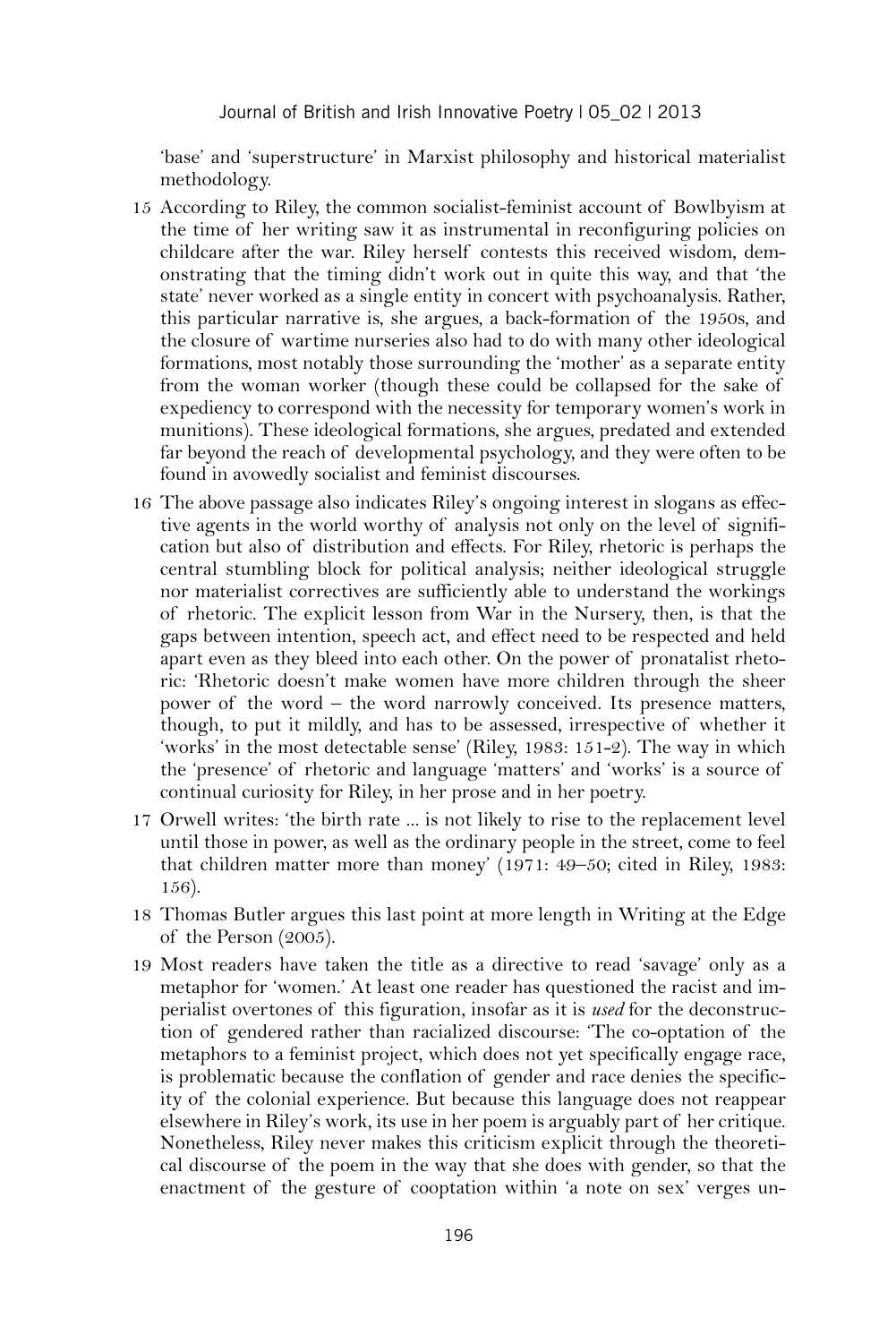comfortably on a repetition of the colonization process.' (Buck, 1996: 95–6) I would argue that the poem actively engages the intersection of gender and colonial race, insofar as inverts the troping of land/Savage as woman.

- 20 In this way Riley's work echoes that of one of her favorite poets, W. S. Graham. Riley's poems are particularly reminiscent of Graham's Implements in Their Places, which was published in 1977, the same year as Marxism for Infants, although this influence is much more pronounced in the later poems from mop mop georgette and in the philosophical works The Words of Selves and Impersonal Passion. Two of Graham's titles from Implements will schematically serve to indicate these resonances for now: 'What is the Language Using us for?' and 'Language Ah Now You Have Me.'
- 21 Watts being an exception to this general tendency.
- 22 Riley consistently explores this thinking of lyric address and subjectivity through the work of Merleau-Ponty. Another poem directly quotes Phenomenology of Perception (Ponty, 1945/2002: 97) and then tacks on two additional lines (Riley, 1977: 11).

#### References

Althusser, L.(1965/2005) *For Marx,* trans. B. Brewster. New York: Verso.

- Barrett, M. (1988) *Women's Oppression Today: The Marxist/Feminist Encounter*  (revised edn). New York: Verso.
- Barrett, M. and McIntosh, M. (1982) *The Anti-social Family*. London: Verso.
- Buck, C. (1996) 'Poetry and the Women's Movement in Postwar Britain', in J. Acheson and R. Huk (eds) *Contemporary British Poetry: Essays in Theory and Criticism,* pp. 81–111. Albany, NY: SUNY Press.
- Butler, T. (2005) *Writing at the Edge of the Person: Lyric Subjectivity in Cambridge Poetry, 1966–1993*, PhD thesis, University of Notre Dame.
- Craft, R., (1976) 'Women and Writing Group', *Cambridge Women's Liberation Newsletter* (July). GCIP CWLA 0/6, Girton College Archive, Cambridge.
- Culler, J. (1981) 'Apostrophe', in *The Pursuit of Signs: Semiotics, Literature, Deconstruction*, pp. 135–54. Ithaca, NY: Cornell University Press.
- Duncan, A. (2005) *Centre and Periphery in Modern British Poetry*. Liverpool: Liverpool University Press.
- Eisenstein, Z. (ed.) (1979) *Capitalist Patriarchy and the Case for Socialist Feminism*. New York: Monthly Review Press.
- Engels, F. (1884/1985) *The Origin of the Family, Private Property and the State,* trans. A. West. New York: Penguin.
- Fell, A., Pixner, S., Reid, T., Roberts, M. and Oosthuizen, A. (1978) *Licking the Bed Clean*: *Five Feminist Poets*. London: Teeth Imprints.
- Graham, W. S. (2005) *New Collected Poems*. London: Faber and Faber.
- Hughes, L. (1994) *The Collected Poems of Langston Hughes*. New York: Vintage.
- Huk, R. (1997) 'Feminist Radicalism in (Relatively) Traditional Forms: An American's Investigations of British Poetics', in V. Bertram (ed.) *Kicking Daffodils: Twentieth-Century Women Poets*, pp. 227–49. Edinburgh: Edinburgh University Press.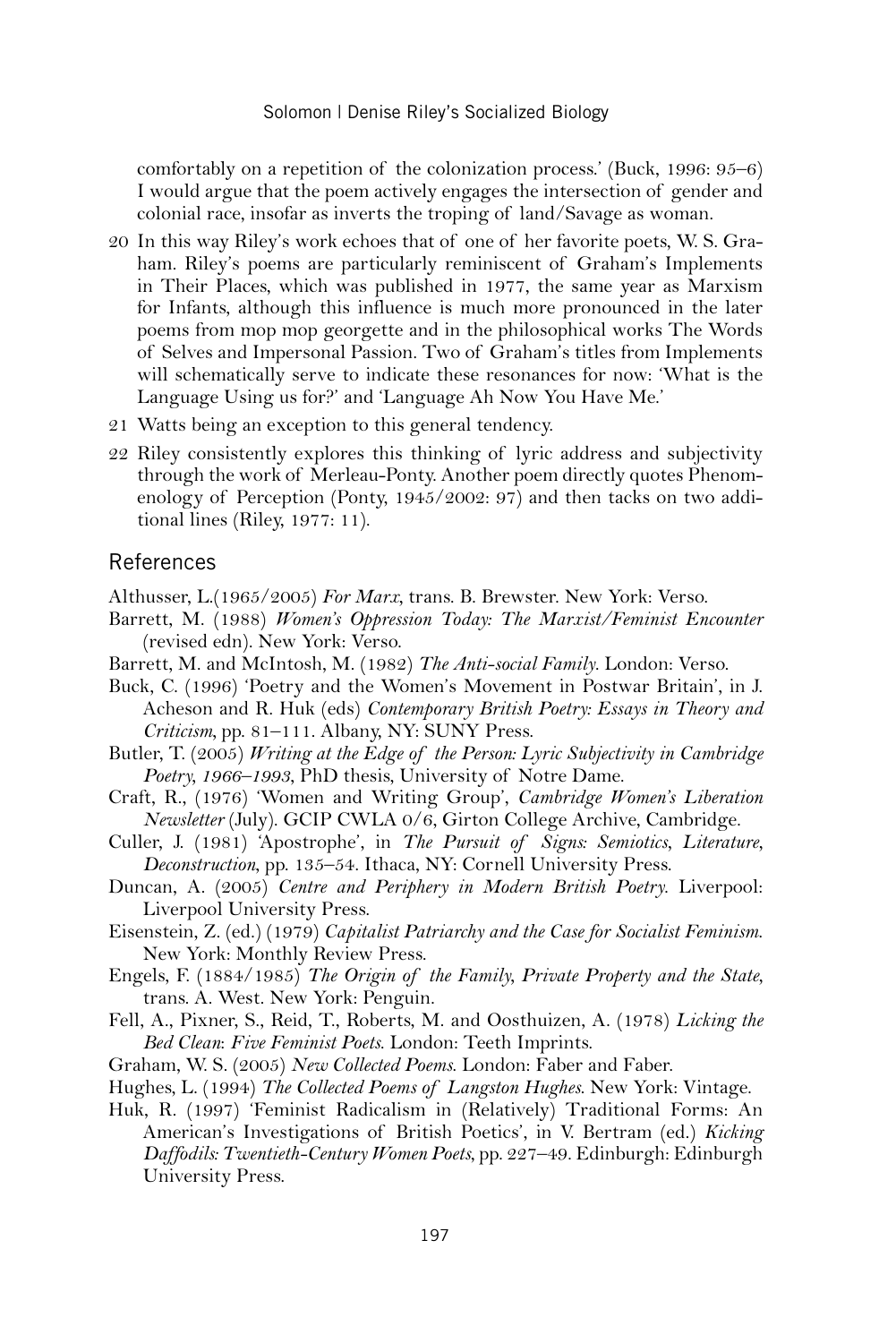Journal of British and Irish Innovative Poetry | 05\_02 | 2013

- Johnson, B. (1987) *A World of Difference*. Baltimore, MD: Johns Hopkins University Press.
- Kinnahan, L. (2004) *Lyric Interventions: Feminism, Experimental Poetry, and Contemporary Discourse*. Iowa City: University of Iowa Press.
- Lasch, C. (1977) *Haven in a Heartless World*. New York: Basic Books.
- Marx, K. (1845/2002) 'Theses on Feuerbach', trans. C. Smith, http://www. marxists.org/archive/marx/works/1845/theses/index.htm (accessed 19 August 2011).
- Marx, K. (1939/1973) *Grundrisse*, trans. M. Nicolaus. New York: Penguin.
- Merleau-Ponty, M. (1945/2002) *Phenomenology of Perception*, trans. C. Smith. New York: Routledge Classics.
- Mohin, L. (ed.) (1979) *One Foot on the Mountain: An Anthology of British Feminist Poetry, 1969–1979*. London: Onlywomen.
- Mulford, W. and Riley, D. (1979) *No Fee: A Line or Two for Free*. Cambridge: Street Editions.
- Orwell, G. (1958) *The Road to Wigan Pier*. San Diego, CA: Harcourt Brace.
- Orwell, G. (1971) *The Collected Essays, Journalism and Letters, v. 3*. London: Harcourt.
- Presley, F. (1999) "The grace of being common": The Search for the Implicit Subject in the Work of Denise Riley', *How2* 1(2), http://www.asu.edu/ pipercwcenter/how2journal/archive/online\_archive/v1\_2\_1999/current/ readings/presley.html (accessed 19 August 2011).
- Riley, D. (1975) 'The Force of Circumstance', *Red Rag* 9: 26–8.
- Riley, D. (1976) 'Notes Toward a Women's Self Help Therapy Group', *Cambridge Women's Liberation Newsletter* (October). GCIP CWLA 0/6, Girton College Archive, Cambridge.
- Riley, D. (1977a) *Marxism for Infants*. Cambridge: Street Editions.
- Riley, D. (1977b) 'Marxism in infants', *Cambridge Poetry Festival Collection*. Recorded 15 April 1977. Sound recording. British Library, London. 1CDR0006894 BD7-BD8;BD10 NSA.
- Riley, D. (1978) 'Developmental Psychology; Biology and Marxism', *Ideology & Consciousness* 4: 73–91.
- Riley, D. (1982a) 'Feminist Thought and Reproductive Control: the State and the "right to choose"', in Cambridge Women's Studies Group (ed.) *Women in Society: Interdisciplinary Essays*, pp. 185–99. London: Virago.
- Riley, D. (1982b) 'Left Critiques of the Family', in Cambridge Women's Studies Group (ed.) *Women in Society: Interdisciplinary Essays*, pp. 75–91. London: Virago.
- Riley, D. (1983) *War in the Nursery: Theories of the Child and Mother*. London: Virago.
- Riley, D. (1985) *Dry Air*. London: Virago.
- Riley, D. (1987) '"The Serious Burdens of Love?" Some Questions on Childcare, Feminism and Socialism', in A. Phillips (ed.) *Feminism and Equality*, pp. 176–97. Oxford: Basil Blackwell.
- Riley, D. (1988) *'Am I That Name?': Feminism and the Category of 'Women' in History*. Minneapolis: University of Minnesota Press.
- Riley, D. (1993a) *mop mop georgette*. London: Reality Street Editions.